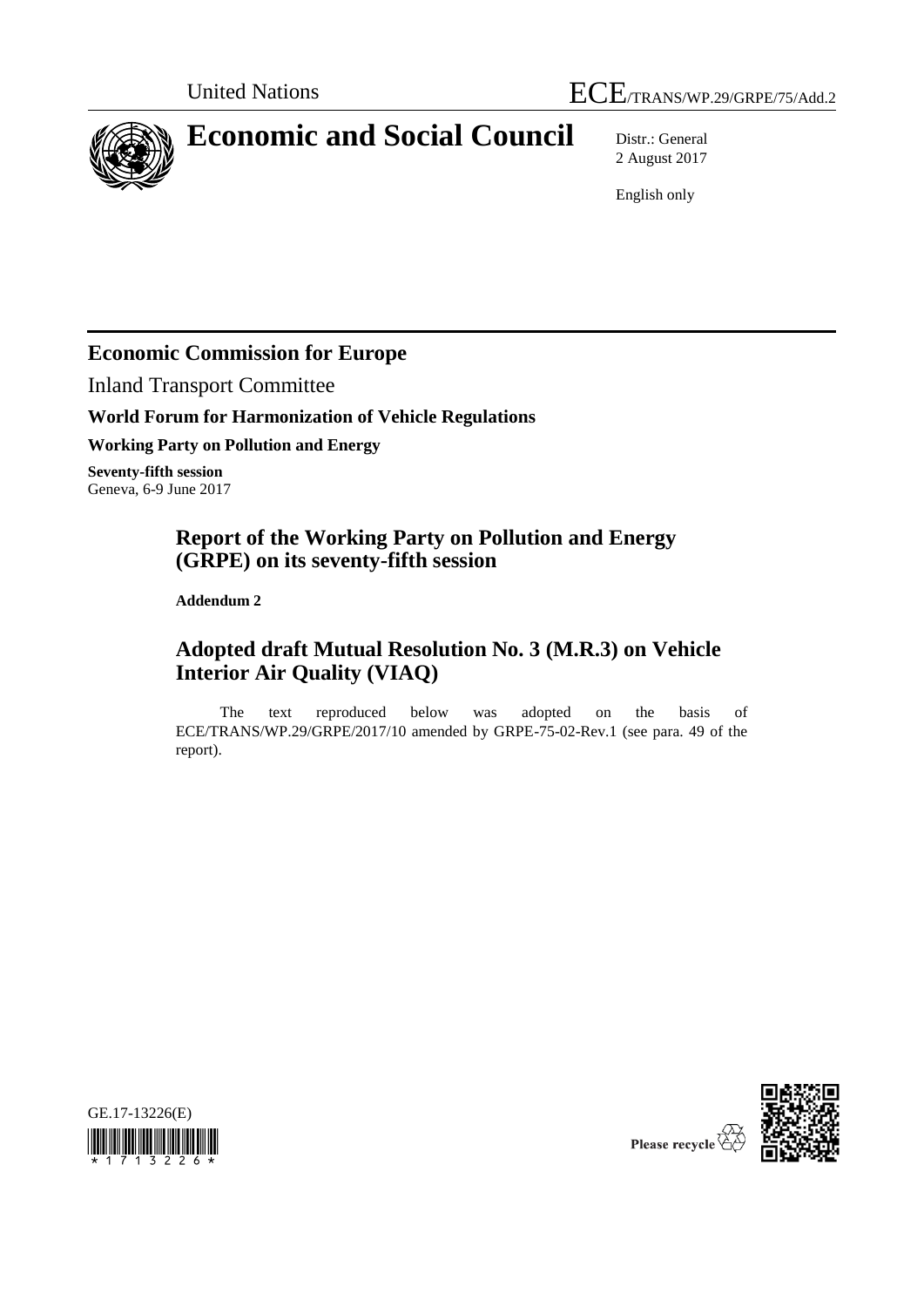### **Draft Mutual Resolution No. 3 (M.R.3) of the 1958 and the 1998 Agreements concerning Vehicle Interior Air Quality (VIAQ)**

### **I. Statement of technical rationale and justification**

#### **A. Introduction**

1. A variety of materials are being used for the construction of the interiors of vehicles. The materials used in the manufacturing of the vehicle include plastics, adhesives, cleaning products, plasticizers, paint, sealers, lubrication compounds, and many others.

2. Various kinds of chemical substances may be emitted from the interior materials inside the vehicle cabin. Some of the chemical substances may contain components, such as Volatile Organic Compounds (VOCs) including carbonyls like the aldehydes, some of them are not harmful to the human body, but some of them are known to cause various health issues. The amount of chemical substances emitted from interior materials may be particularly high, especially during the early stages of vehicle life.

3. Health effects vary depending on the individual driver and passenger's health and physical condition as well as exposure time and concentration of chemical substances. This Mutual Resolution supports the effort to insure that levels of these chemical substances are measured under real exposure conditions.

4. Many countries throughout the world have already introduced standards concerning vehicle interior air quality. Several countries have established regulations or guidelines regarding emissions from interior materials. Although these test procedures are very similar, there are many differences in test conditions.

5. This Mutual Resolution outlines the provisions and harmonized test procedure for the measurement of interior emissions, taking into account existing standards. It will encourage the reduced use of materials, and chemicals that can be harmful to humans. It also encourages the increased use of emission-friendly materials, improving the air quality inside the passenger cabin.

6. Experts also have an interest in global harmonization since it offers more efficient development, adaptation to technical progress, and potential collaboration. It also facilitates the exchange of information between interested parties.

7. The regulatory stringency of legislation is expected to be different from region to region for the foreseeable future, due to the different levels of development, different regional cultures, and the costs associated with interior emission control technology. Therefore, the setting of interior emission limit values is not part of this recommendation.

#### **B. Procedural background**

8. At their November 2014 sessions, the World Forum for Harmonization of Vehicle Regulations (WP.29) and the Executive Committee of the 1998 Agreement (AC.3) endorsed the proposed action plan to, in a first stage, collect information, review existing standards and develop recommendations. AC.3 noted the several aspects linked to VIAQ including safety matters (ECE/TRANS/WP.29/1112, para. 133).

9. The Informal Working Group (IWG) on VIAQ under the Working Party on Pollution and Energy (GRPE) reported the new recommendation of vehicle interior air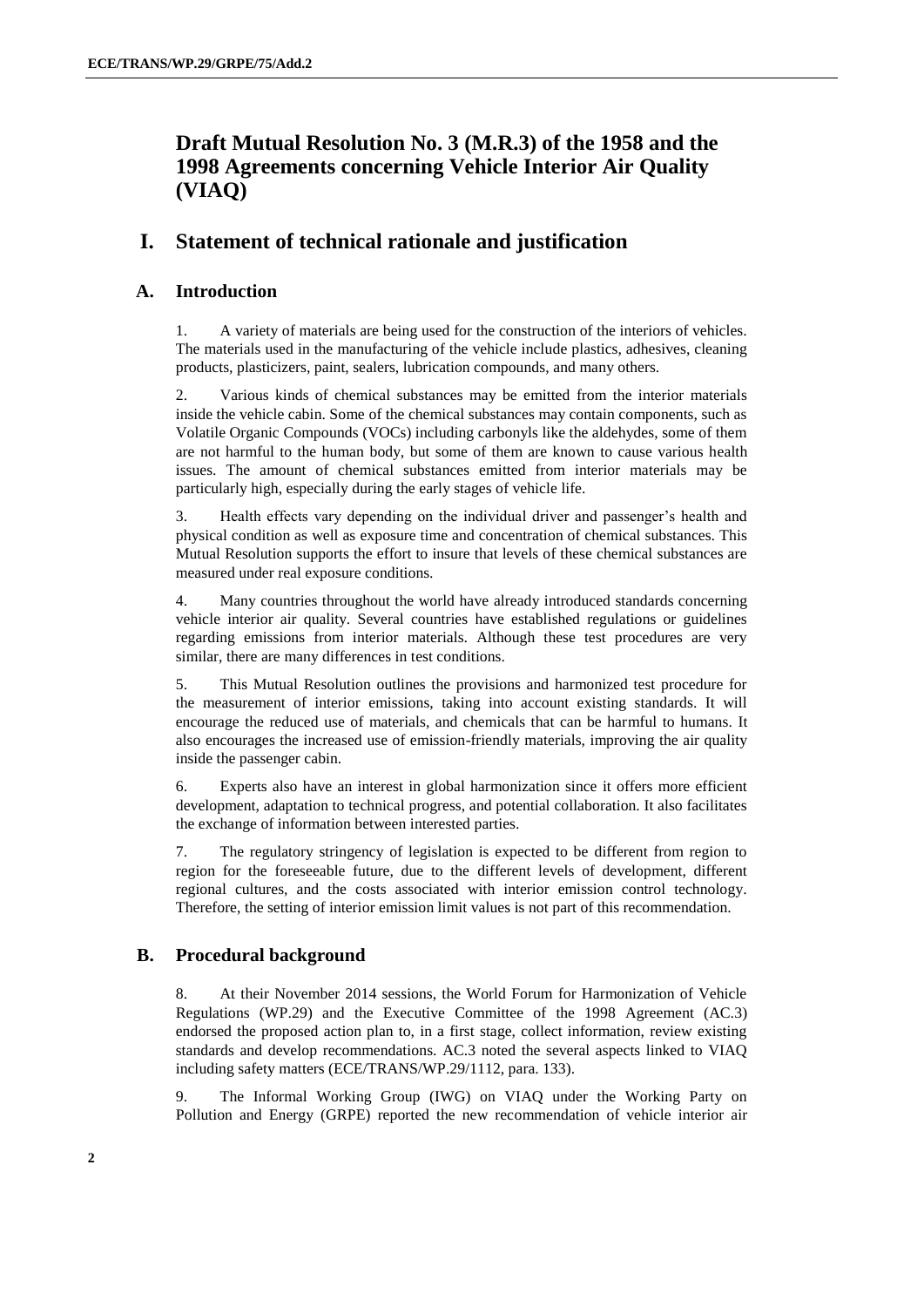quality that focuses on the interior air emissions generated from interior materials, in a first stage.

10. The new Mutual Resolution (M.R.3) is providing the provisions and harmonized test procedure for the measurement of interior air emissions, taking into account existing standards.

#### **C. Existing regulations and standards**

11. Many countries throughout the world have already introduced standards concerning vehicle interior air quality. Several countries have established regulations or guidelines regarding emissions from interior materials. Although these test procedures are very similar, there are many differences in test conditions.

12. Experts also have an interest in global harmonization since it offers more efficient development, adaptation to technical progress, and potential collaboration. It also facilitates the exchange of information between interested parties.

13. The VIAQ IWG conducted comprehensive studies for the existing individual contents regarding management of the interior air quality of vehicles. The bases of this harmonized set of recommendations are national standards from Republic of Korea, China, and the International Organization for Standardization (ISO), as well as Original Equipment Manufacturers (OEM) voluntary standards like Japan Automobile Manufacturers Association (JAMA) (JAMA Report No. 98).

- 14. Examples of existing regulations and standards:
	- (a) Republic of Korea

Automobile Management Act Article 33\_3, 18 December 2012 "Interior air quality management for newly produced vehicles".

Ministry of Land, Infrastructure and Transport Announcement No. 2007\_539, 5 June 2007 "The management standards of the interior air quality of new manufactured vehicles".

Korea established whole vehicle VIAQ requirements with the 2007 publication of "The management standards of the interior air quality of new manufactured vehicles". This notification outlines test procedures and emissions limits for specific VOCs, consideration of motor vehicle manufactures and sellers, and the release of VIAQ test results.

(b) China

HJ/T 400\_07 December 2007 "Determination of Volatile Organic Compounds and Carbonyl Com-pounds in Cabins of Vehicles".

GB/T 27630-2011 01 March 2012 "Guideline for air quality assessment of Passenger car".

In China's standard, the Ministry of Environmental Protection and State Administration of Quality Supervision, Inspection and Quarantine, prescribed different concentration limits for eight VOCs, and is currently under revision to become a mandatory national standard.

(c) Russian Federation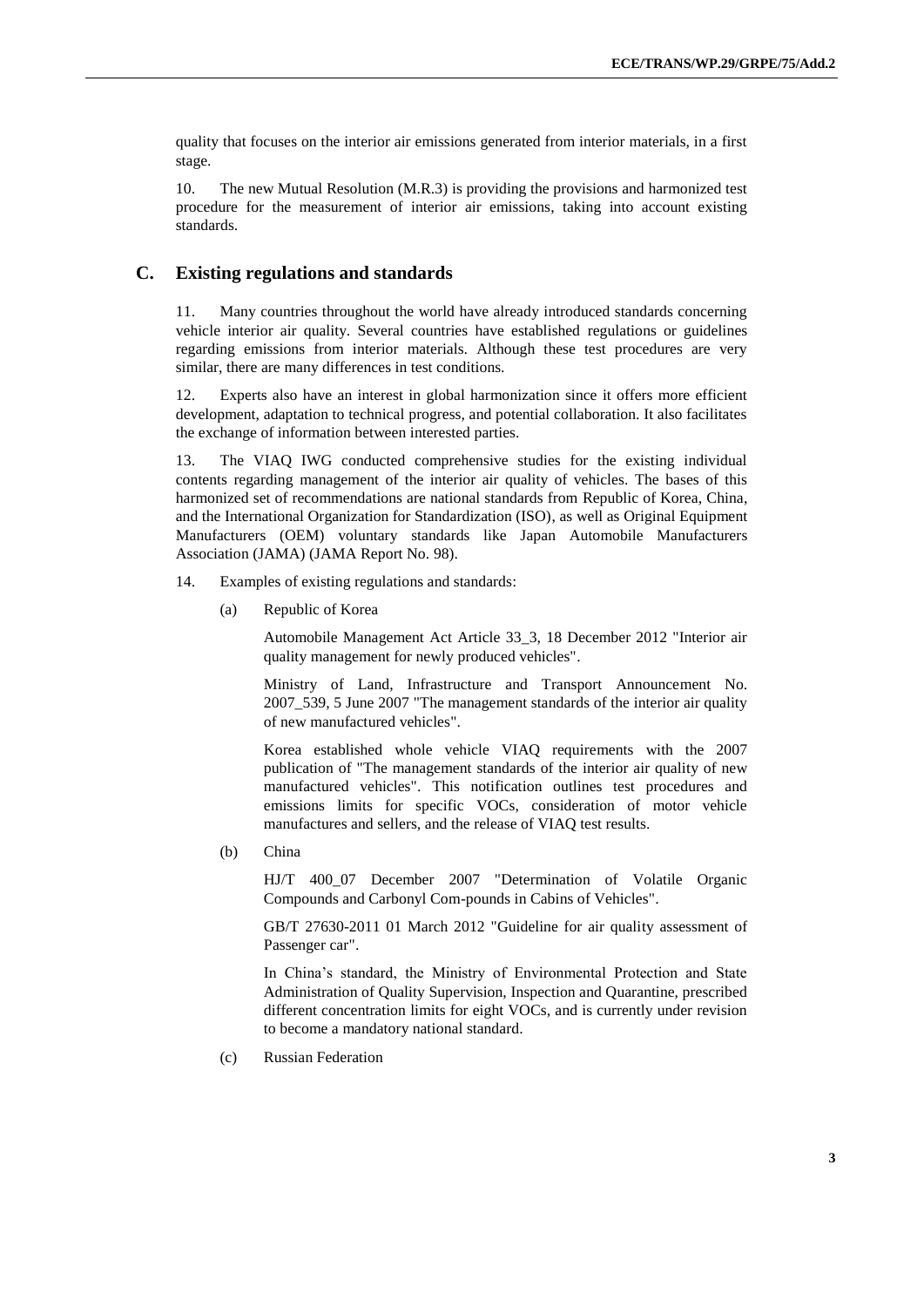GOST R 51206 "Interior air of road vehicles –Pollution content in the interior of driver cab and passenger compartment Technical requirements and test methods".

In the Russian Federation, test methods and regulations have focused on VOC emissions from vehicle exhaust gases that can enter the vehicle interior air during driving. The national standard GOST R 51206 was developed in 2004 to set limits for combustion gases and certain VOCs.

The expert from the Russian Federation stated that the work should not only focus on the interior air emissions generated from interior materials but also on the air pollutants entering the vehicle together with the intake air from outside. GRPE considered the inclusion in the scope of interior air pollutants from the outside air as a possible extension of the mandate at a later stage (ECE/TRANS/WP.29/GRPE/71).

(d) ISO Standards

ISO 12219\_1:2011 "Interior air of road vehicles - Part 1: Whole vehicle test chamber – Specification and method for the determination of volatile organic compounds in cabin interiors".

The ISO Group TC22/TC146 SC6 JWG13 harmonized the vehicle interior air test method based on existing Korean, German Association of the Automotive Industry (VDA) and JAMA testing methods. The ISO 12219-1 testing method is adjusted VOC exposure in common user conditions: when sitting in a vehicle, ambient mode, when entering the vehicle after parking in the sun, parking mode and during driving, driving mode.

The JAMA voluntary standard was adopted to ISO 12219-1 standard in 2013.

#### **D. Technical rationale and justification**

15. This section introduces the main working items discussed and the technical rationale for developing a harmonized test procedure for the measurement of interior air emissions emitted from interior materials.

16. The concentration of VOC in the vehicle cabin air can easily be different depending on temperature, humidity, pressure, sunlight, vehicle storage conditions, vehicle age, etc. Therefore, it is important to standardize the test procedures to ensure valid results.

#### **1. Vehicle category**

17. Vehicle category was discussed very intensively. The review of existing standards showed differences. Some only covered small passenger vehicles, other even included buses.

18. It was generally agreed to include passenger vehicles. However, light duty trucks, which are used as passenger vehicles should be included. It was furthermore agreed to exclude busses used for public transport and trucks used only for transport of goods. Vehicle category 1-1 of UNECE (1998 Agreement) TRANS/WP.29/1045 would be used as defined in the Special Resolution No. 1. Although Vehicle category 1-1 is primarily passenger vehicles, it can be extended to other vehicle categories in order to align with their domestic classification due to the different classifications of vehicle categories from region to region.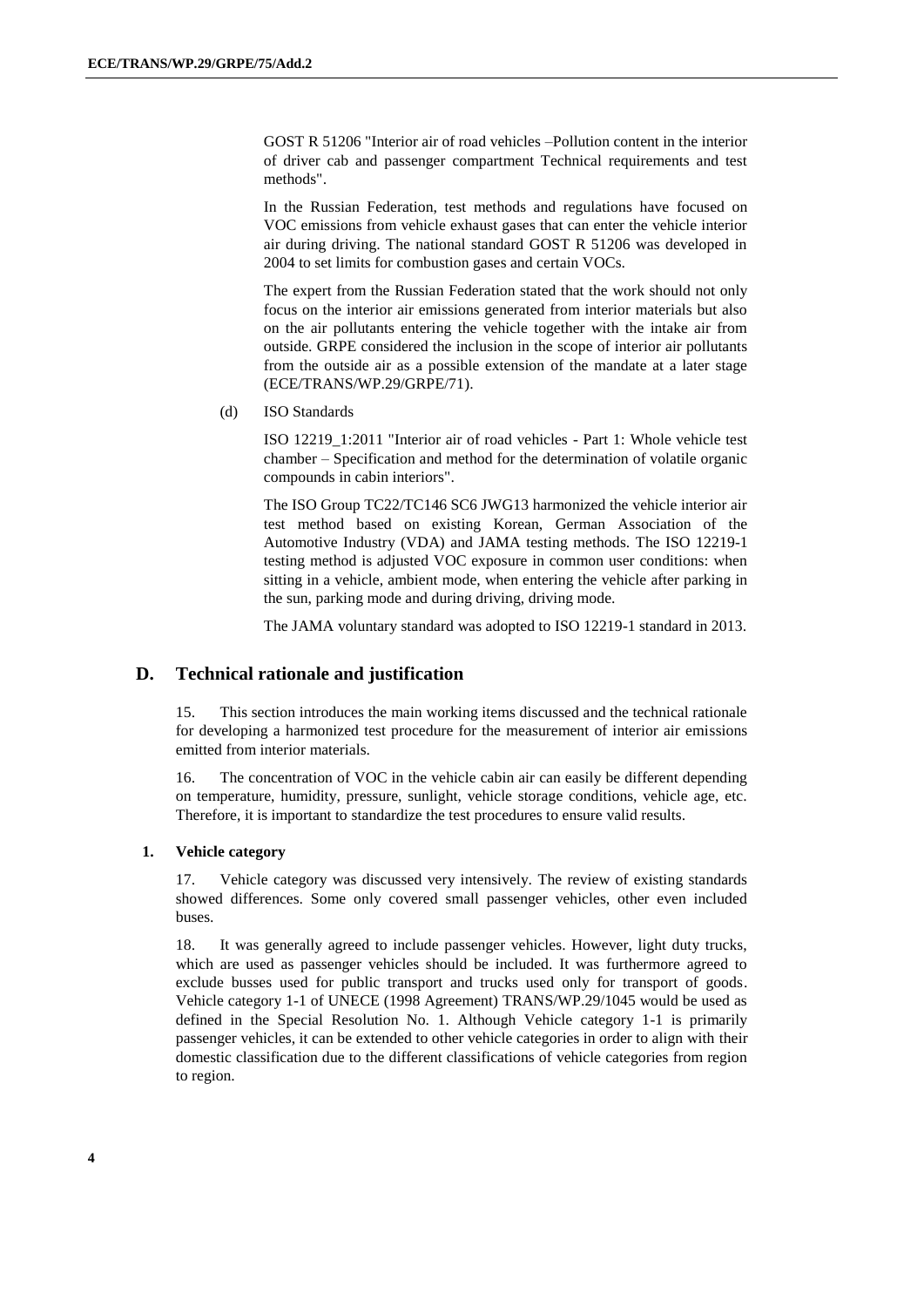#### **2. New vehicle**

19. The vehicle tested is intended to be a new vehicle from serial production. A new vehicle is directly transported from the production line to the testing lab. The test vehicle shall be driven less than 80 km of driving, i.e. less than 80 km on the vehicle odometer. Shipping the vehicle is allowed. Used vehicles, prototypes, or developed test vehicles are not included, because these vehicles are likely to be constructed with non-reprehensive materials and components or contaminated during their use phase by non-original materials, users, and use conditions.

#### **3. Vehicle test age**

20. The ideal condition for the test vehicle would be to measure on the production date, since the amount of chemical substances is particularly high in the early stage of vehicle life. The material emission rate and interior concentrations of substances decrease over time. The sooner the measurement is taken, the higher the concentration results. However, it is very difficult for the customer, or laboratory person to get the new vehicle on the production date, the concentration rapidly decreases during that time, and it will cause a big deviation of test results.

21. The test age of a vehicle should be close to the age of the vehicle at hand over to the customer. Existing standards therefore define an average time of approximately one month. Variations can be high, to create reproducible results it was decided to adapt to existing definitions, taking  $28 \pm 5$  days as the vehicle test age range.

#### **4. Test mode**

22. In order to get reproducible and comparable results it was decided to create a test method, which is done in a highly defined environment. This can only be achieved inside a laboratory. Thus, real driving test in varying outside conditions is not possible. Typical laboratory methods used today to measure interior air quality are Ambient, Parking and Driving modes.

#### **5. Ambient mode**

23. Ambient mode simulates vehicles parked in the garage overnight using ambient conditions at standard ambient conditions of 21  $\degree$ C to 27  $\degree$ C with no air exchange. There were different opinions on test temperature for ambient mode. The expert of Korea presented the test results between 23 °C and 25 °C, which were no significant deviation between these temperatures. Test temperature of the ambient mode was set up "23.0 °C - 25.0  $\degree$ C as close as possible to 25.0  $\degree$ C" taking into account the technical point.

24. It was shown that a soak time of  $16 \pm 1$ h is sufficient to bring all vehicle parts to the temperature of the ambient mode. Shorter soak times would give deviation in measurement results, long soak times would lead to longer working hours and less test capacity in the laboratory and therefore higher costs.

#### **6. Parking mode**

25. Parking mode simulates vehicles parked outside in the sunlight at elevated temperatures using a fixed radiation heat.

26. Heating the vehicle to a constant temperature would not consider the difference between good and bad insulated vehicles. Therefore applying a constant solar load better represents a real parking situation. It was analysed that a solar load of 400  $\pm$  50 W/m<sup>2</sup> reflects best a worldwide average. A soak time of 4 h has been shown to be sufficient to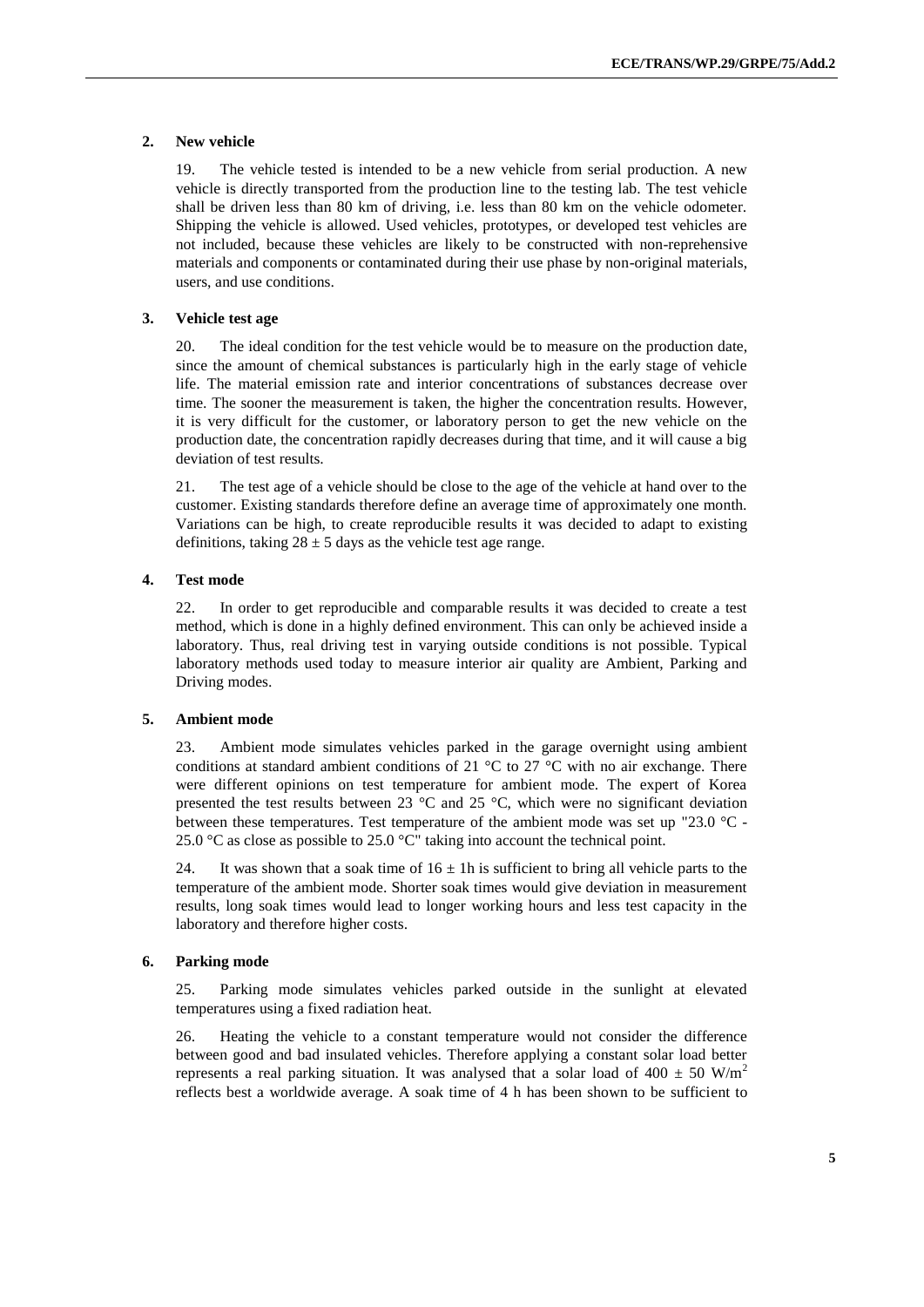reach a constant interior air temperature. The emissions of Formaldehyde are measured in parking mode as a marker for emissions at elevated temperatures.

#### **7. Driving mode**

27. Driving mode simulates driving under a parked idling condition after the vehicle has been parked in the sun. The mode starts at an elevated temperature with climate control system on. The concentrations measured in the driving mode are close to the concentration customers are facing when driving in a vehicle. Of all test modes these concentration are best suited to be taken for toxicological exposure evaluation.

#### **8. Substances to be measured**

28. There are multiple substances emitted from the new vehicle interior materials. The most relevant substances based on the groups knowledge and the current standards were considered Formaldehyde, Acetaldehyde, Benzene, Toluene, Xylene, Ethylbenzene, Styrene, and Acrolein.

29. However, due to the different levels of development, different regional cultures, and the costs associated with interior emission control technology, the regulatory stringency is expected to be different from region to region for the foreseeable future. The setting of interior emission limit values, therefore, is not part of this recommendation for the time being. These substances limit values will be set by Contracting Parties depending on their situation.

#### **9. Transportation and storage conditions**

30. The VIAQ test is easily affected by test environment, such as transportation conditions, storage conditions, temperature, humidity, and cabin ventilation. In new vehicles, the concentration of substances is gradually decreased over time. Therefore, it is important to set the conditions to reduce the flexibilities in the test procedures. The vehicle has to be taken out of transportation mode and needs to be switched into customer mode prior to testing.

31. The base condition of the vehicle should be, closed doors and windows, and Heating, Ventilation and Air Conditioning (HVAC) system in recirculation mode to avoid contamination from outside pollutants. Therefore, test vehicles should be kept in the original status as close as possible. In addition, due to weather conditions, especially during the summer and winter, it will be recommended to keep exposure to sun limited and follow the normal production storage process.

32. Storage conditions in the plant or factory site before transportation are difficult to control. Therefore, storage conditions in the plant were not included in this test procedure, but should follow the normal production process.

#### **10. Repeated measurements**

33. To establish quality control it is recommended to measure several vehicles and take multiple air samples of one vehicle for one result. It could be shown that vehicle measures according to this method do not differ much. Therefore, it was decided because of cost reasons that measuring one vehicle and taking just one sample of VOC and one sample of Aldehydes are sufficient for one result. However, general quality measures must not be neglected and should be periodically assessed.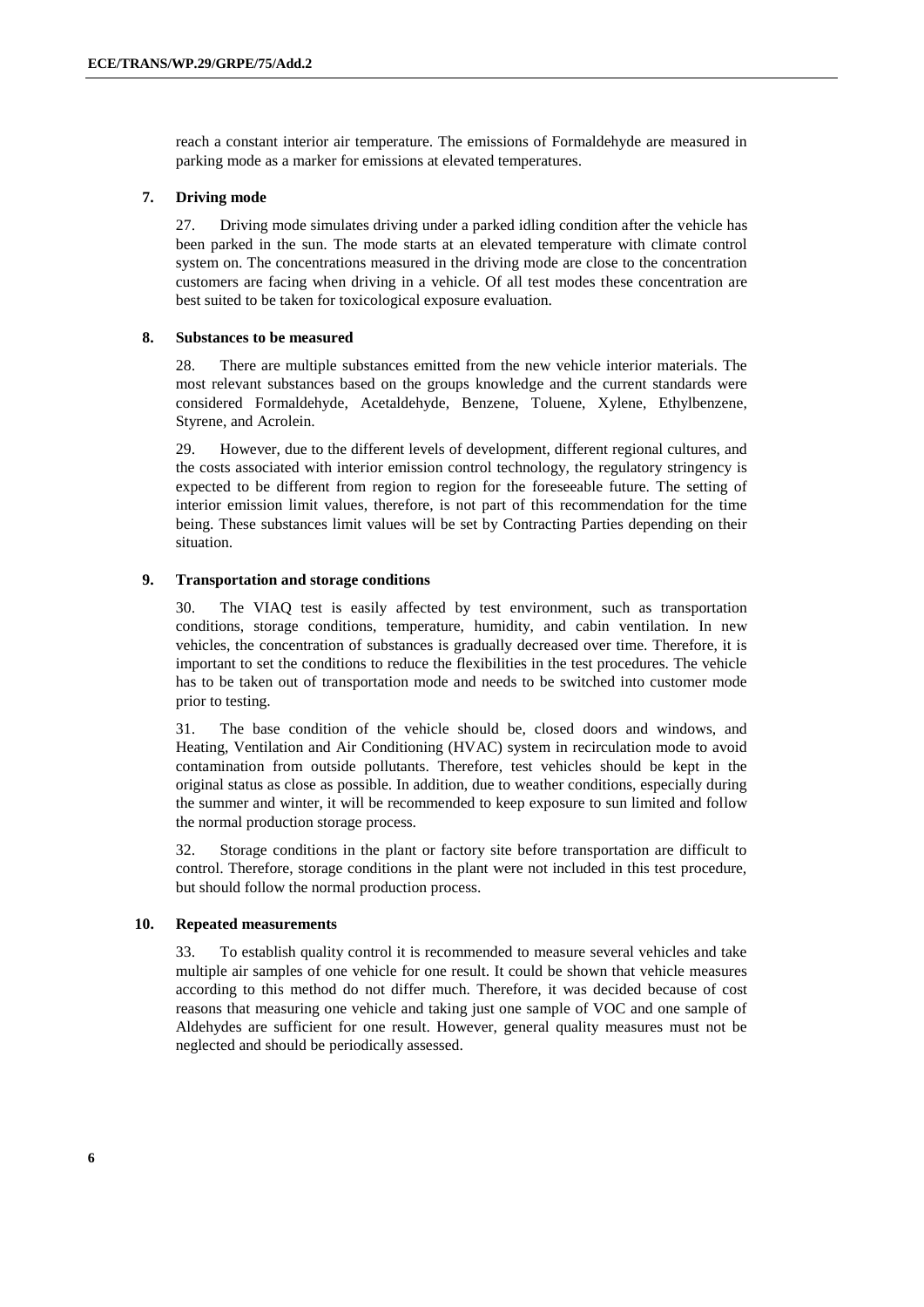#### **11. Vehicle families**

34. Out of cost perspective it is recommended to group vehicles with similar vehicle interiors in vehicle families and measure only the worst case vehicle. The vehicles with dark exterior and interior colour should have the highest heat impact and therefore the highest emissions. Furthermore, worst case vehicles should be equipped with highest amount of interior extras like sunroof, active seats, climate system, etc. Outside compartment parts like engines, tyres, batteries etc. will not have an impact on indoor air emissions and can be neglected in worst vehicle concepts.

#### **E. Technical feasibility, anticipated costs and benefits**

35. This Mutual Resolution has been developed by drawing on the experience of many stakeholders, including regulatory authorities, vehicle manufacturers and technical consultants. This Mutual Resolution has been designed to update and improve upon existing standards. The requirements are based on existing concepts in different contracting parties' present standards.

36. Since this Mutual Resolution is based on existing standards, Contracting Parties are invited to adopt the test procedure for the measurement of interior emissions. Ambient mode, parking mode, and driving mode would be subject to optional acceptance by Contracting Parties depending on their situations. Therefore, no economic or technical feasibility study was deemed necessary. When transposing this VIAQ recommendation into national standards, Contracting Parties are invited to consider the economic feasibility of the VIAQ recommendation within the context of their own country.

37. This Mutual Resolution does not hold regulatory status within Contracting Parties. Contracting Parties and manufactures refer to the VIAQ recommendation when used for the assessment on vehicle interior air quality with the technical prescriptions of their own standards or regulations.

38. The principal economic benefit of the VIAQ recommendation will be a reduction in the variety of tests for the same, or substantially similar, test requirements.

39. Depending on how different Contracting Parties implement this Mutual Resolution, there may be benefits to facilitate the trade of VIAQ management, with harmonized test requirements among the respective Contracting Parties. Encouraging the use of environmentally-friendly materials for the vehicle industry might be rationalized with the harmonized test requirements.

40. Safety benefits resulting from this Mutual Resolution depend on the permissible substance limit level in the national standards.

41. It is not possible to assess, at this moment, the total costs linked to this Mutual Resolution. However, the harmonization of the test procedure will reduce the global cost of VIAQ management in the countries which will apply the VIAQ recommendation through an administrative procedure.

42. Safety benefits are anticipated, but it is not yet possible to assess them in terms of the overall effect on human health.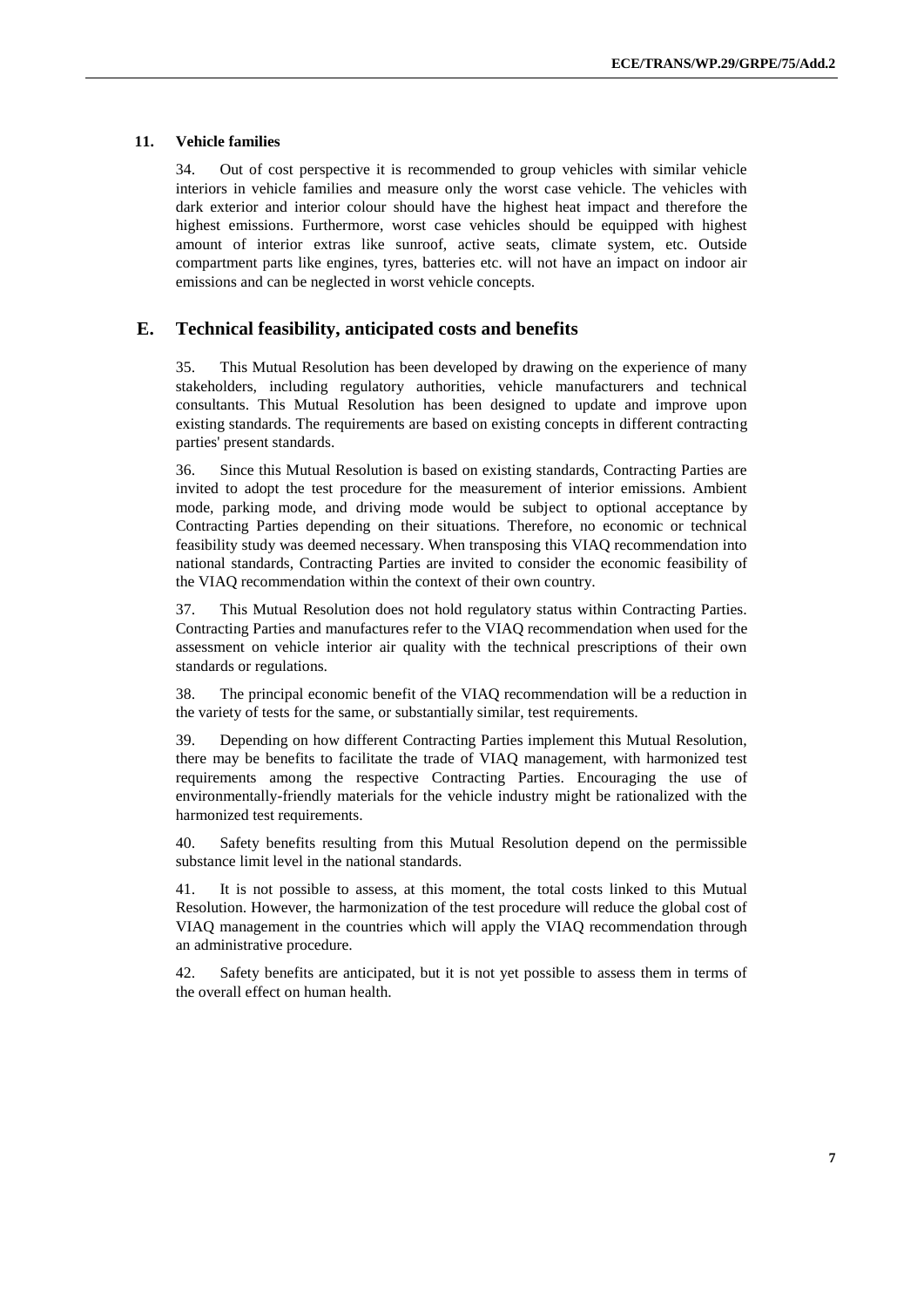### **II. Text of the Mutual Resolution**

### **1. Purpose**

This Mutual Resolution contains the provisions and harmonized test procedure for the measurement of interior air emission from interior materials, concerning the protection of passengers and driver from chemical emissions emitted from interior materials used for the construction of vehicles.

### **2. Scope and application**

This Mutual Resolution applies to category 1-1 vehicle, as defined in the Special Resolution No.  $1<sup>1</sup>$ 

### **3. Definitions**

For the purpose of this recommendation, the following definitions apply:

- 3.1. "*Test vehicle*" means the new vehicle to be tested. The test age of the vehicles has to be  $28d \pm 5$  day after the production date:
- 3.2. "*Production date*" is the date a new vehicle leaves the production line;
- 3.3. "*Test substances*" means substances to be measured in air. Measured substances are Volatile Organic Compounds (VOCs) and the carbonyl compounds. VOCs range in volatility from n-C6 to n-C16 whose boiling point is in the range from (50 °C to 100 °C) to (240 °C to 260 °C). Carbonyl compounds include the aldehydes and ketones. In the test procedure the measured compounds are grouped by the term (VOC) and (carbonyl compounds) because each group currently requires two unique active sampling and analytical methods for measuring the test substances;
- 3.3.1. "*Carbonyl compounds*" means Formaldehyde, Acetaldehyde and Acrolein. Carbonyl compounds are to be measured according to ISO 16000-3;
- 3.3.2. "*VOCs*" means Volatile Organic Compounds ranging in volatility from n-C6 to n-C16, e.g. Benzene, Toluene, Xylene, Ethylbenzene and Styrene. VOCs are to be measured according to ISO 16000-6;
- 3.3.3. "*Alternative VOC Measurement Method*" means a method that is proven equivalent to ISO 16000-3 or 16000-6. Two possible alternative methods could be an advancement to the current active sampling and desorption method 16000-6 or a direct sampling measurement method;
- 3.4. "*Background concentration*" means the test substance concentrations in the whole-vehicle test chamber when the test vehicle is inside;
- 3.5. "*Ambient mode*" refer to the mode in which sampling of substances in the interior air of a test vehicle under standardized ambient temperature conditions is performed, defined by 23.0-25.0 °C, as close as possible to 25.0  $\mathrm{^{\circ}C:}$

 $1$  ECE/TRANS/WP.29/1045, as amended by Amends. 1 and 2 (Special Resolution No. 1, www.unece.org/trans/main/wp29/wp29wgs/wp29gen/wp29resolutions.html)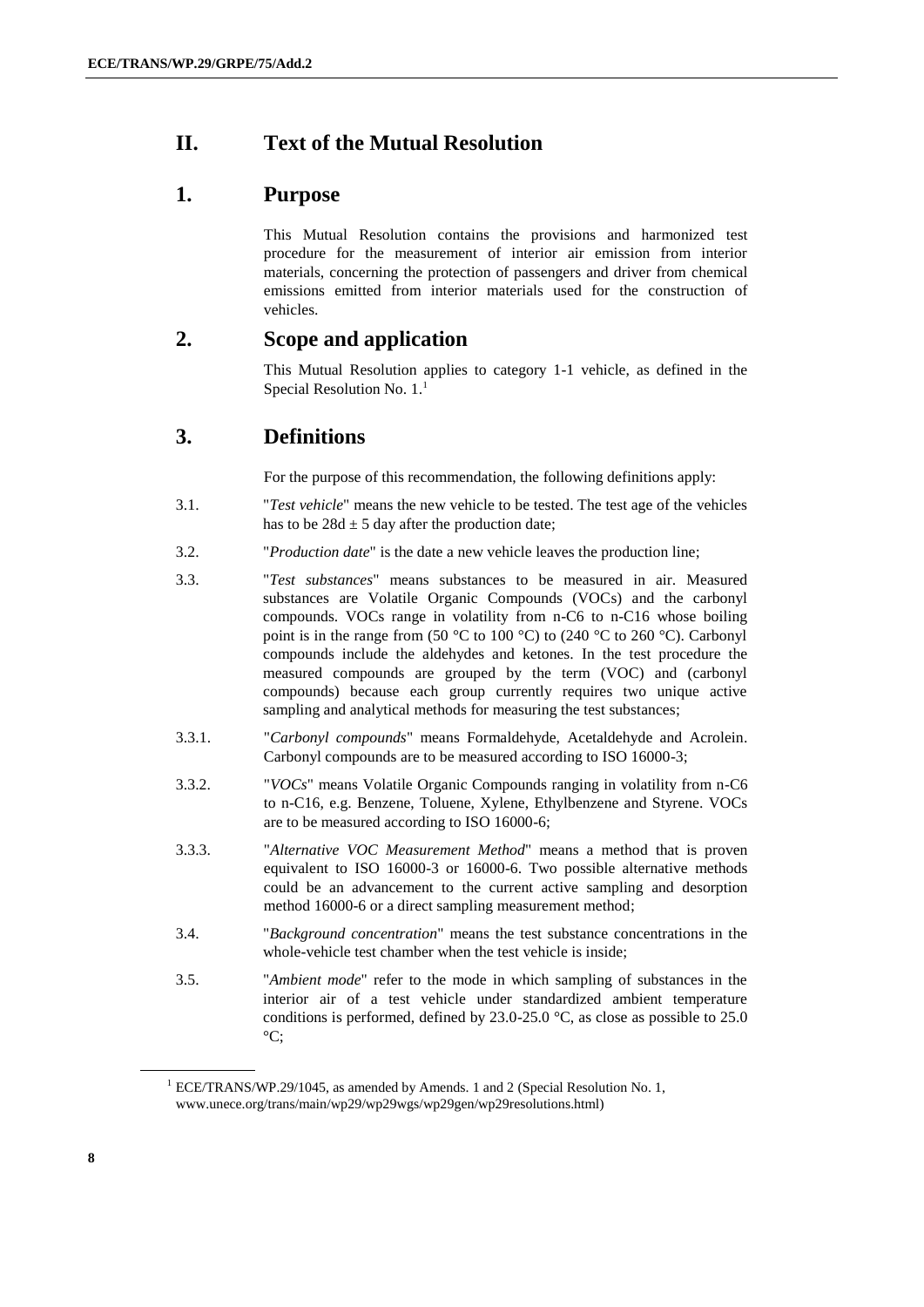- 3.6. "*Parking mode*" refer to the mode in which sampling of substances in the interior air of a test vehicle under elevated temperatures resulting from defined external heat radiation is performed;
- 3.7. "*Driving mode*" refer to the mode in which sampling of substances in the interior air of a test vehicle, under standardized conditions starting at elevated temperatures and with the engine on using air conditioning. Driving is simulated with an idle test procedure of a vehicle driven after being parked in the sun;
- 3.8. "*Breathing zone*" the semi-sphere area with 50 cm radius in front of the driver's face;
- 3.9. "*Sampling train*" means the apparatus to collect the air sample inside the test vehicle cabin from the breathing zone and to collect the air sample from in the whole vehicle test chamber, trapping the test substances in sorbent tubes under standardized conditions;
- 3.10. "*Category 1 vehicle*" means a power driven vehicle with four or more wheels designed and constructed primarily for the carriage of (a) person(s);
- 3.11. "*Category 1-1 vehicle*" means a category 1 vehicle comprising not more than eight seating positions in addition to the driver's seating position. A category 1-1 vehicle cannot have standing passengers.

#### **4. Abbreviations**

#### 4.1. General abbreviations

|      | <b>VIAQ</b>                        | Vehicle Interior Air Quality                |  |  |  |  |  |
|------|------------------------------------|---------------------------------------------|--|--|--|--|--|
|      | GC-MS                              | Gas Chromatograph – Mass Spectrometry       |  |  |  |  |  |
|      | <b>HPLC</b>                        | High Performance Liquid Chromatograph       |  |  |  |  |  |
|      | <b>DNPH</b>                        | Dinitrophenylhydrazine                      |  |  |  |  |  |
|      | <b>VOCs</b>                        | Volatile Organic Compounds                  |  |  |  |  |  |
|      | <b>HVAC</b>                        | Heating, Ventilation and Air Conditioning   |  |  |  |  |  |
| 4.2. | Chemical symbols and abbreviations |                                             |  |  |  |  |  |
|      | CH <sub>2</sub> O                  | Formaldehyde [CAS#: 50-00-0]                |  |  |  |  |  |
|      | $C_2H_4O$                          | Acetaldehyde [CAS#: 75-07-0]                |  |  |  |  |  |
|      | $C_3H_4O$                          | Acrolein, Acrylic Aldehyde [CAS#: 107-02-8] |  |  |  |  |  |
|      | $C_6H_6$                           | Benzene [CAS#: 71-43-2]                     |  |  |  |  |  |
|      | $C_8H_{10}$                        | Ethyl benzene $[CAS#: 100-41-4]$            |  |  |  |  |  |
|      | $C_8H_8$                           | Styrene [CAS#: 100-42-5]                    |  |  |  |  |  |
|      | $C_7H_8$                           | Toluene [CAS#: 108-88-3]                    |  |  |  |  |  |
|      | $C_8H_{10}$                        | Xylene [CAS#: 1330-20-7]                    |  |  |  |  |  |
|      |                                    |                                             |  |  |  |  |  |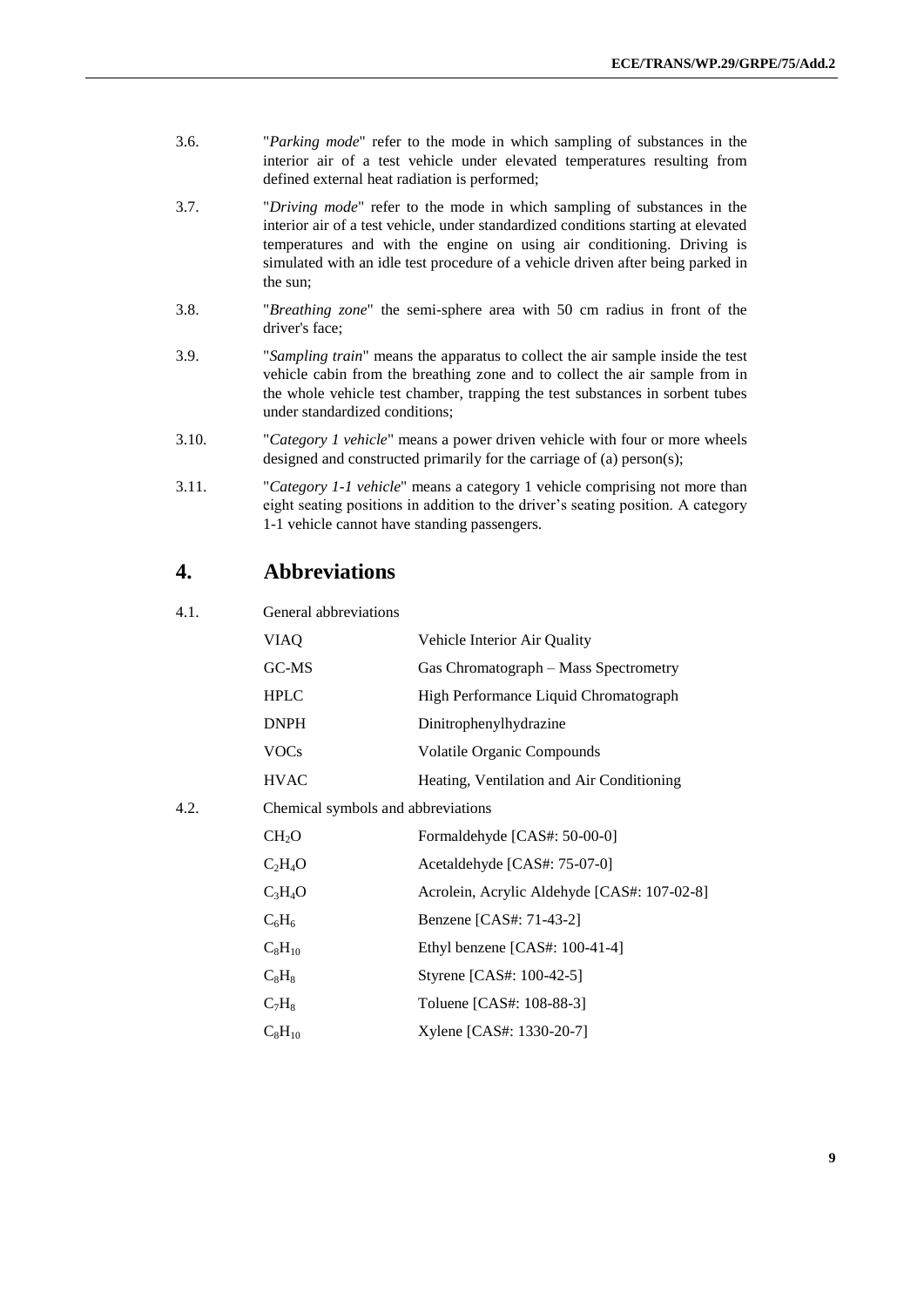### **5. General provisions**

- 5.1. When instructed to include this test procedure in national standards, Contracting Parties are invited to adopt this Mutual Resolution for the measurement of interior air emissions from interior materials.
- 5.2. This Mutual Resolution does not hold regulatory status within Contracting Parties. Contracting Parties refer to the VIAQ recommendation when used for the assessment on vehicle interior air quality with the technical prescriptions of their own standards or regulations.
- 5.3. There are several test methods available for assessing vehicle interior air quality and this Mutual Resolution takes into account these existing standards. There are three test modes, each with their own testing method. These test modes would be subject to optional acceptance by Contracting Parties depending on their situations. Contracting Parties may optionally decide to the test mode.
- 5.4. This Mutual Resolution will encourage the reduced use of materials, and chemicals that can be harmful to humans. It also encourages the increased use of environmentally-friendly materials, improving the environmental air quality inside the passenger cabin.
- 5.5. Substances to be measured are Formaldehyde, Acetaldehyde, Benzene, Toluene, Xylene, Ethylbenzene, Styrene, and Acrolein.
- 5.6. Due to the different levels of development, different regional cultures, and the costs associated with interior emission control technology, the regulatory stringency is expected to be different from region to region for the foreseeable future. The setting of interior emission limit values, therefore, is not part of this recommendation for the time being.

### **6. Normative references**

- 6.1. ISO 16000-3, Indoor air Part 3: Determination of formaldehyde and other carbonyl compounds in indoor air and test chamber air — Active sampling method.
- 6.2. ISO 16000-6:2011, Indoor air Part 6: Determination of volatile organic compounds in indoor and test chamber air by active sampling on Tenax TA® sorbent, thermal desorption and gas chromatography using Mass Spectrometry (MS) or Mass Spectrometry–Flame Ionization Detector (MS– FID).

### **7. Requirements for the test vehicle**

7.1. Test vehicles should only be new vehicles from serial production. Used vehicles are not included. The selection of vehicles should be based on a worst case interior to minimize testing cost. Vehicles with dark exterior and preferably black or dark interior colour are recommended for elevated temperature modes. Furthermore grouping vehicles in families with similar interior emissions is also recommended. This approach can be based on summing up vehicles with the same interior line and similar interior volume.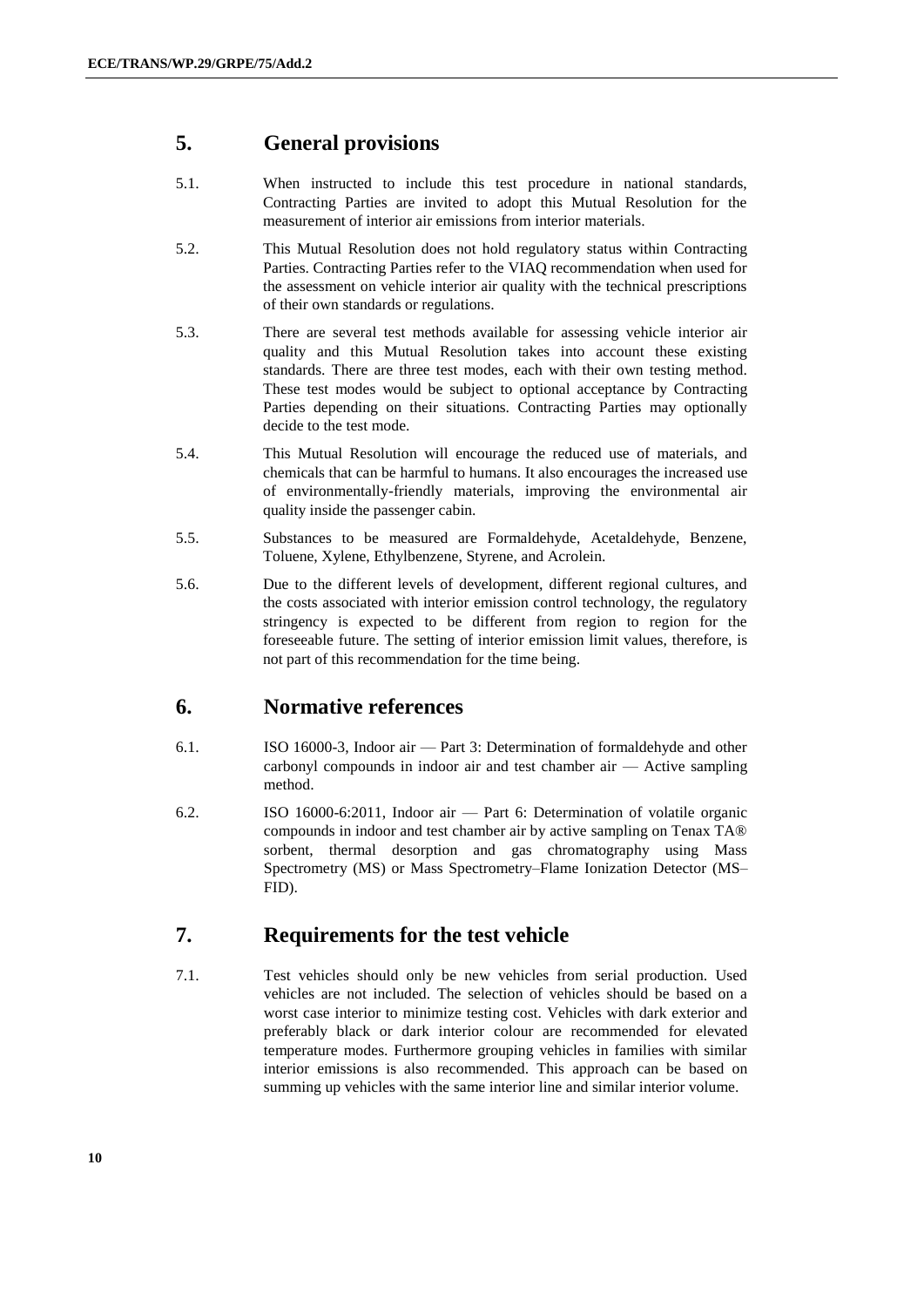- 7.2. The new vehicle, one not driven more than 80 km and within 28  $d \pm 5$  d after the sign-off date in the production line to be tested shall have been manufactured by the normal production process.
- 7.3. Transportation conditions from the assembly plant to the storing place and to the test facility
- 7.3.1. Transportation of the vehicle should follow the normal transportation process.
- 7.3.2. All windows and doors should remain closed. HVAC outlets should remain closed to avoid contamination.
- 7.3.3. Ensure that no external off-gassing materials will be transported in the same cargo area. Minimize high solar load during all transportations. Documentation of all deviations from the normal transportation process in the test protocol shall be reported in the comments.
- 7.3.4. Influence of the driver shall be as low as possible. The vehicle driver and handlers shall avoid the following: no smoking, eating, transportation of external items, and no perfume, inside or near the test vehicle.
- 7.3.5. Protection covers used shall be the protection that will be used normally for transportation of the remaining production vehicles. Absorbers are only allowed if used in the normal transportation process.
- 7.4. Storing conditions for the vehicle
- 7.4.1. All windows, doors, and HVAC outlets keep closed to avoid from contamination and avoid direct sunlight.
- 7.4.2. Do not use any cleaning agent to remove any residues. Dust wiping, vacuuming, and cleaning with clear water is possible. Clear water cleaning form outside is possible.
- 7.4.3. No extra fuelling, only the first fuel at production shall be within the fuelling system.
- 7.4.4. Workers should carefully deal with the vehicle to prevent contamination.
- 7.4.5. Remove all protecting covers, foils, papers, stickers, absorbers, etc. at least 24 hours before measurement.
- 7.5. Storing conditions for the vehicle 24 hours before measurement
- 7.5.1. Storage shall be for 24 hours, of soak time before measurement nearby the test facility. Control the soak storage temperature as close as possible to room temperature between 20-30 °C.

### **8. Requirements for the test apparatus, instrument, and equipment**

- 8.1. Whole vehicle test chamber
- 8.1.1. The whole vehicle test chamber shall be large enough to accommodate the complete test vehicle and include a heating, cooling, humidity, ventilation, and filter system for the air and solar lights if necessary.
- 8.1.2. The whole vehicle test chamber shall be capable of maintaining a temperature between 23.0 to 25.0 °C.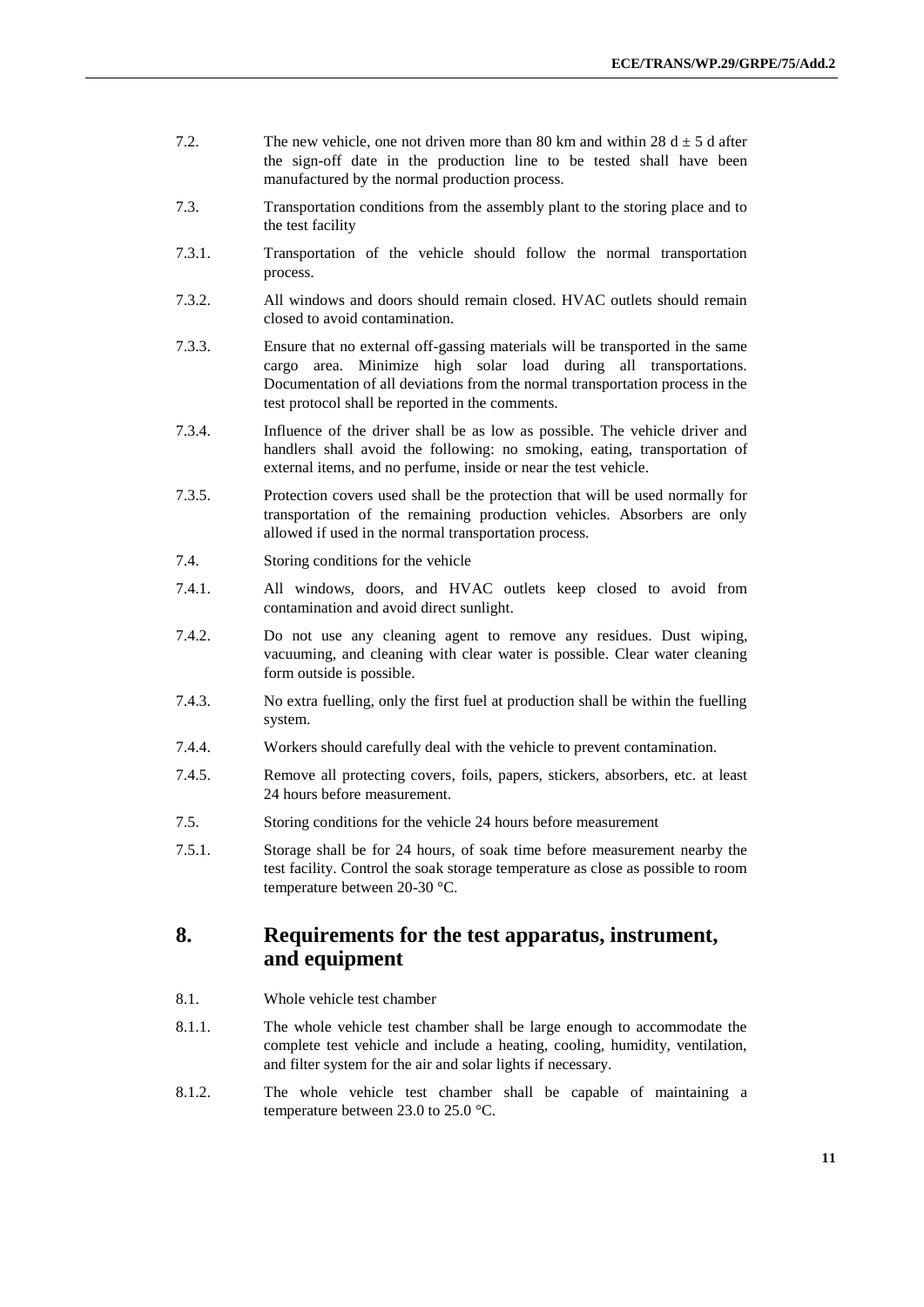- 8.1.3. Relative Humidity (RH) during the ambient mode in the whole vehicle test chamber should be 50 percent  $RH \pm 10$  percent RH.
- 8.1.4. Relative humidity during the ambient, parking, and driving modes in the whole vehicle test chamber shall be documented.
- 8.1.5. The maximum background concentration for each test substance shall not exceed 20  $\mu$ g/m<sup>3</sup> for each single component or a maximum of 10 percent of the respective target or limit value, whichever is less. If this is not met, the source of the contamination shall be identified and removed or covered to exclude it from the test result.
- 8.1.6. The air exchange rate of the whole vehicle test chamber should be a minimum of twice per hour.
- 8.2. Heating radiator
- 8.2.1. Infrared radiator, halogen radiator or other radiators to simulate sunlight. Wavelengths <300 nm shall be filtered out. The heating radiators used shall be powered to create a radiation density at the reference measurement point in the middle of the roof surface of the test vehicle of 400 W/m<sup>2</sup>  $\pm$  50 W/m<sup>2</sup> equal to 350 W/m<sup>2</sup> to 450 W/m<sup>2</sup>.
- 8.2.2. The heating area shall cover at least the area of the test vehicle cabin and an additional 0.5 m more on each side of the lower part of the glazing footprint, see Annex I. Position the heating radiators on the roof with a shining angle of 90° to the heating area. The shining angle can be slightly modified to correct to achieve uniformity of the solar load. There shall be no heating radiators shining from the side. The heating area shall be calibrated in squares of 25 cm  $\times$  25 cm with a radiation density of 400 W/m<sup>2</sup>  $\pm$  50 W/m<sup>2</sup>. The required radiation density shall be available directly after the lamps are switched on. This should be within a few minutes. The irradiation shall be measured in accordance with ISO 9060.
- 8.2.3. Take care not to have too short a distance between radiator and surface in order to avoid hot spots.
- 8.3. Sampling trains
- 8.3.1. Requirements for VOCs and carbonyl compounds sampling and measurement of the air in the cabin of the test vehicle and in the whole vehicle test chamber.
- 8.3.2. Sampling from inside the test vehicle shall have four sampling trains or a single sample inlet but split into four parallel sampling trains. Two for the VOC measurements in parallel and two for the carbonyl compound measurements in parallel in the test vehicle. The second method sample is an analytical backup only. One sampling line with a manifold for the division of the sampling flow outside the test vehicle is allowed. The sample train consists of the sampling line, heated if necessary, the sorbent tube and the DNPH cartridge for carbonyl compounds, the gas meters and the pumps.
- 8.3.3. Sampling in the whole vehicle test chamber. Four sampling trains are used to determine the background concentration of VOCs and carbonyl compounds in the whole vehicle test chamber. The sampling trains are identical to those of paragraph 8.3.2., apart from the sampling line, which is much shorter and not heated.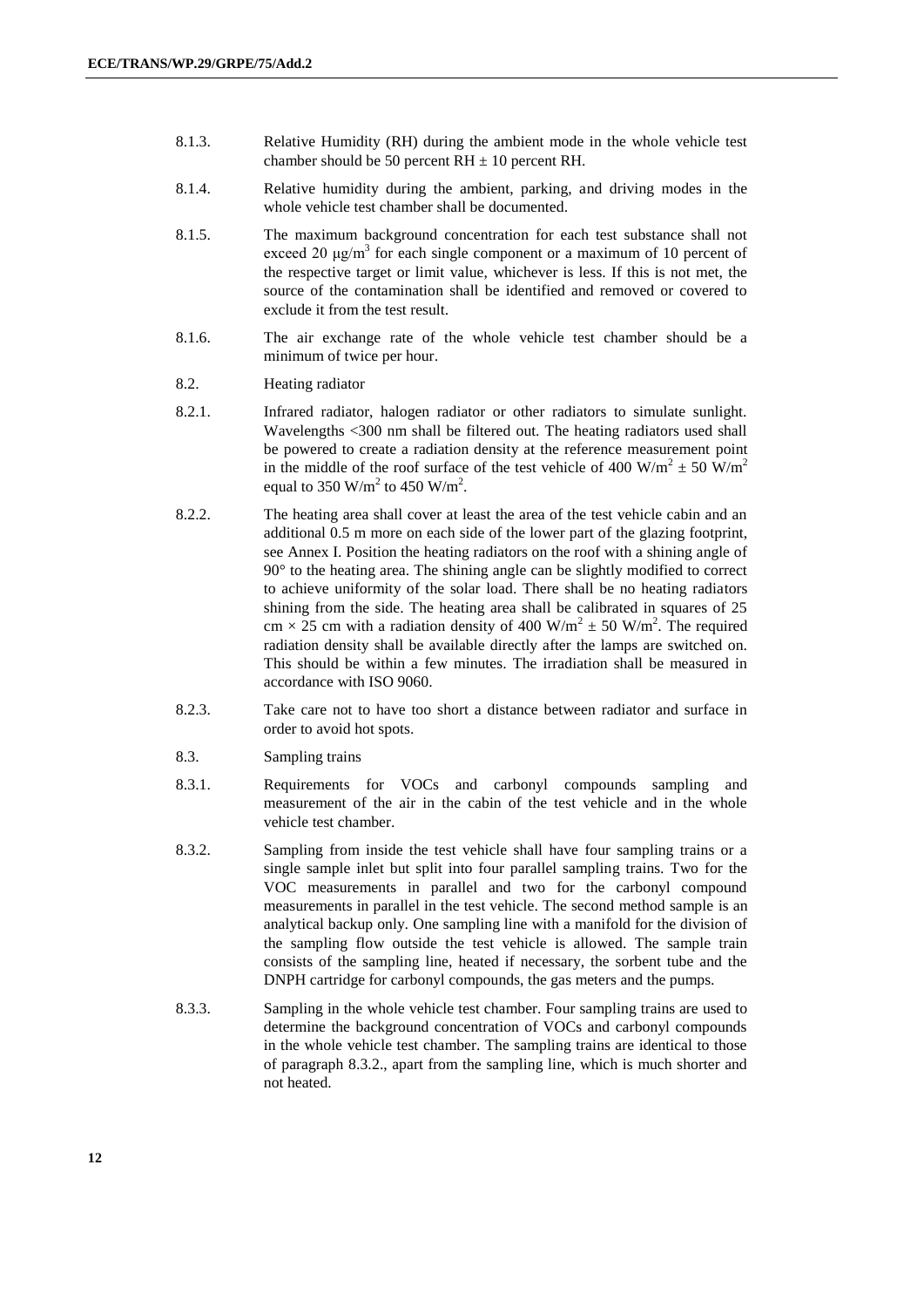- 8.3.4. Prior to sampling, the sampling system shall be checked under the sampling load conditions for air-tightness. Do not skip this critical step because leaks have a high impact on the test results due to the large backpressure of the tubes and cartridges. To check for leaks plug the inlet to the sample system. Then use a vacuum pump to bring the sampling system to 21 inches of Hg vacuum then close a valve between the sample system and the pump. After 30 seconds, the sample system vacuum must be greater than 20 inches of Hg to proceed. If not, find and fix leak and repeat to proceed. Do not change the sample trains in any way after the leak check procedure is performed. Other equivalent leak checks can be employed.
- 8.3.5. Sampling lines are the tubing between the sampling points inside the test vehicle or via the manifold outside the test vehicle to the VOC sorbent tubes or DNPH cartridges respectively, see Annex I.
- 8.3.6. The sampling line shall be constructed as follows:
	- (a) As short as possible (maximum 5 m) with an internal diameter of 4 mm or more;
	- (b) Of inert, non-emitting and non-absorbing/non-adsorbing material, e.g. stainless steel or polytetrafluoroethylene (PTFE) or glass;
	- (c) Proven that there are no contaminations or sink effects in the sampling line;
	- (d) With heating device, if necessary, to prevent condensation or deposition on the inner walls. Best practice is to control temperature to about 20 °C above air temperature inside the test vehicle.
- 8.3.7. The tubing should be inserted between the door and the door frame or between the door frame and the glazing and should be sufficiently noncompressible to ensure an unimpeded flow of air.
- 8.3.8. The chamber sampling line in the whole vehicle test chamber is placed near the test vehicle and goes to sorbent tubes or DNPH cartridges in parallel. The chamber sampling line is identical to that described in the preceding vehicle sample line but no heating is necessary. This second sampling line is needed to monitor the background concentration of the whole vehicle test chamber. This measurement is taken after the 24 hours temperature acclimation phase and just prior to opening the vehicle doors for the VOC conditioning phase.
- 8.4. Analytical equipment and materials
- 8.4.1. The analytical equipment used for the determination of VOCs and carbonyl compounds or formaldehyde alone shall be in accordance with ISO 16000-6 (VOCs) or ISO 16000-3 (carbonyl compounds), respectively. Alternative VOC Measurement Methods can be used if the method is proven equivalent to ISO 16000-3 or 16000-6.
- 8.4.2. It shall be proven for the VOC sorbent tubes and the DNPH cartridges that there is no breakthrough. This can be identified by a back-up sorbent tube that is analysed separately, specified in ISO 16017-1.
- 8.5. Blank measurements
- 8.5.1. Field blanks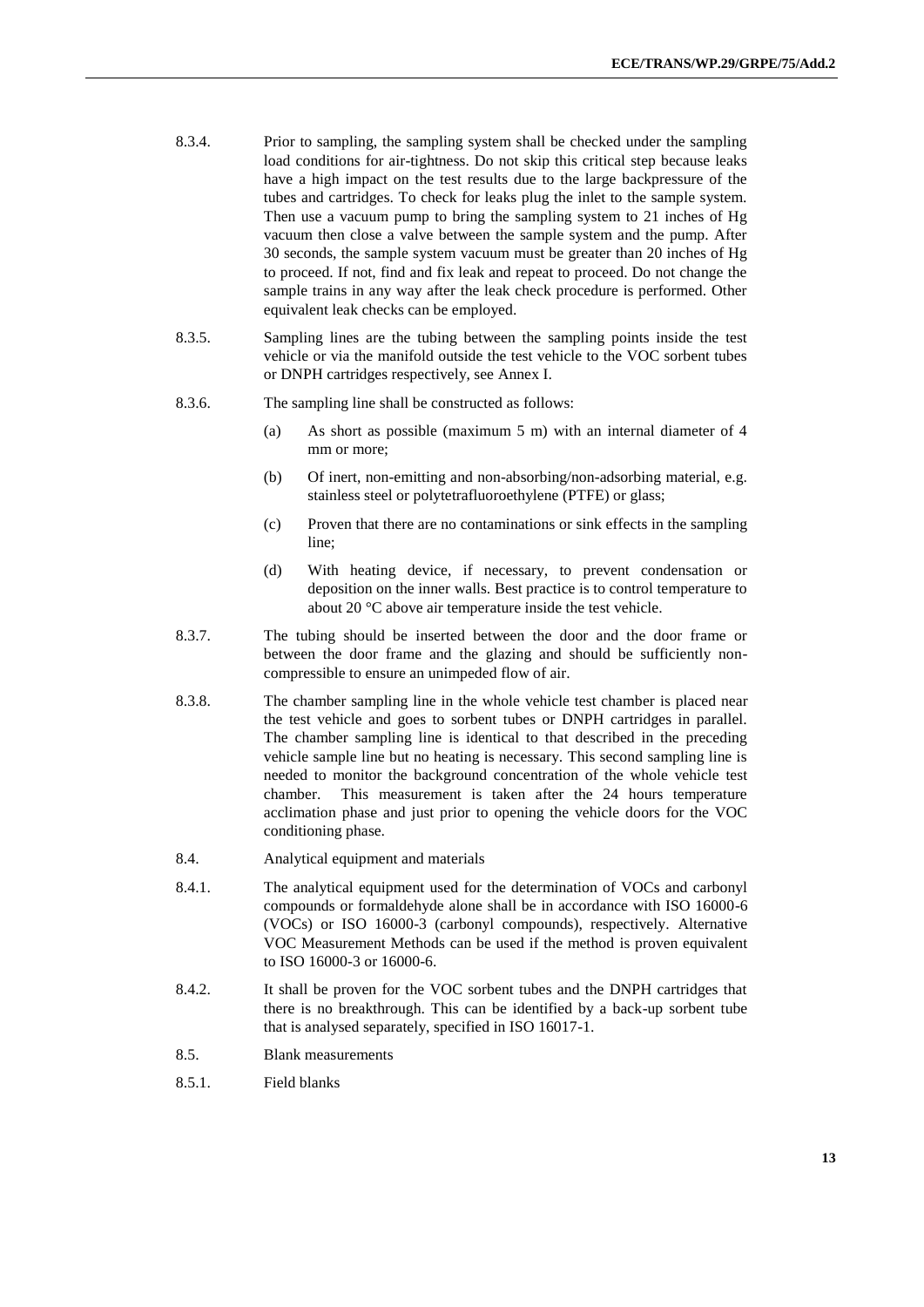- 8.5.1.1. The samples used as field blanks for VOCs and carbonyl compounds shall be from the same batch and treated in the same way as those used for sampling and analysis, including all devices and handlings, except that no gas is drawn through the sampling trains. Never remove the caps of the field blanks.
- 8.5.1.2. A field blank procedure shall be performed at least before each measurement series. A series is consecutive measurements of several vehicles.
- 8.5.1.3. The field blank shall not be deducted from the measured value.
- 8.5.1.4. All field blanks shall be reported with the corresponding measured values.
- 8.5.1.5. The requirements for analytical and GC–MS blanks are specified in ISO 16000-3 and ISO 16000-6.

#### **9. Test procedure, test mode, and test conditions**

- 9.1. The preparation procedure is divided into three parts:
	- (a) Conditioning of the whole vehicle test chamber;
	- (b) Conditioning of the test vehicle;
	- (c) Performing sampling and analytical measurements.
- 9.2. Preparation and preconditioning of the whole vehicle test chamber, the vehicle, sample trains, and the field blanks.
- 9.2.1. Preparation
	- (a) Connect the test apparatus with the test vehicle. Attach the cables and sampling lines to the door frame so that, when the doors are closed, there is a nearly airtight sealing. Furthermore, the sampling line for VOCs and carbonyl compounds sampling shall be installed in the test vehicle. The sample is positioned as specified in Annex I;
	- (b) Connect the sampling line with the manifold and the manifold with the sampling trains for VOCs and carbonyl compounds measurements outside the test vehicle;
	- (c) Connect the test apparatus within the whole vehicle test chamber;
	- (d) Install the heating radiators and the other installations listed in 6.1.
- 9.2.2. Preconditioning of the whole vehicle test chamber
- 9.2.2.1. Adjust the temperature of the whole vehicle test chamber to  $23.0$ - $25.0$  °C, as close as possible to 25.0 °C during the ambient mode test. There may be the need for a heating or cooling device. The humidity should be 50 percent RH  $± 10$  percent RH in the ambient mode.
- 9.2.2.2. The whole vehicle test chamber should be under good ventilation, and the air exchange rate should be twice per hour or higher. The interior materials of the whole vehicle test chamber shall have no appreciable emissions regarding the indoor air inside the test vehicle, see paragraph 8.3.8. about measuring the background concentration. The probe is positioned 1.0 m from the vehicle, see paragraph 9.4.1.1. for when and Annex I for where to take the measurement.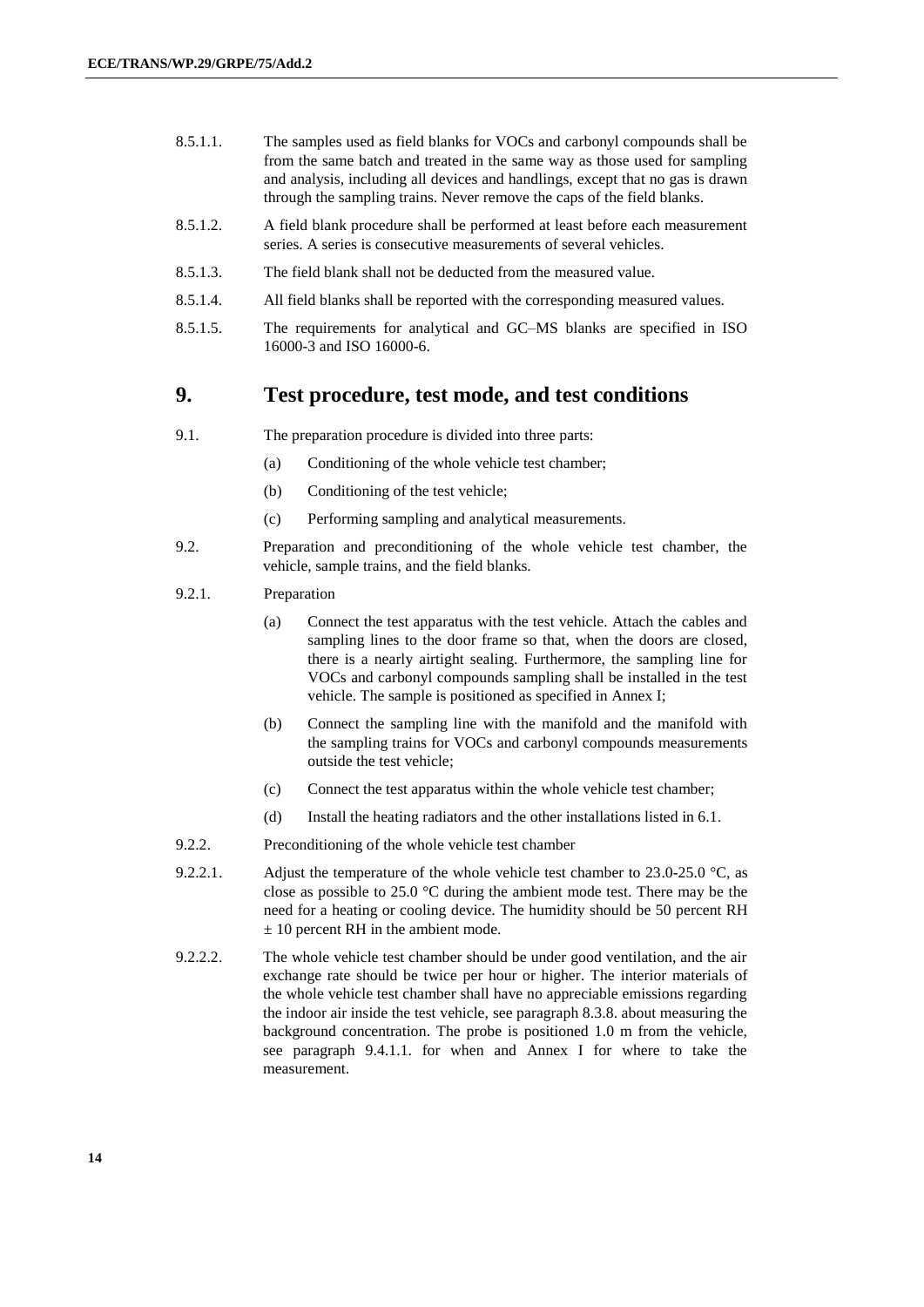- 9.2.2.3. The heating of the interior of the cabin and the surfaces of the test vehicle is performed by solar load radiators from outside the test vehicle during the driving mode.
- 9.2.3. Preconditioning of the test vehicle
- 9.2.3.1. The essential conditions for the surroundings are as follows. The temperature during the ambient mode is adjusted to 23.0 to 25.0°C, as close as possible to 25.0  $\degree$ C via the whole test chamber conditioning system. The preconditioning is started by opening the door for 30 to 60 minutes. After this, the door is closed for  $16h \pm 1h$  soak time, see Annex III.
- 9.2.4. Background Samples and Field blanks
- 9.2.4.1. Prepare the background samples and field blanks before the measurements are started, see paragraph 8.5. Install background sorbent tube samples for VOCs and one DNPH cartridge for carbonyl compounds in the sampling trains to measure the background concentration of the whole vehicle test chamber. The field blanks shall be handled in the same way as those used for VOC or carbonyl compound measurements, but without drawing air through the sampling trains. The field blanks samples shall remain sealed and retained for analysis with the interior air samples.
- 9.2.4.2. Perform at least one field blank set for each measurement series. Analytical GC–MS or HPLC blanks shall be performed according to paragraph 8.5.
- 9.3. Overview of test mode conditions
- 9.3.1. Ambient mode

Vehicle ambient mode is at the specified temperature, 23.0 to 25.0  $\degree$ C, as close as possible to 25.0 °C for  $16 \pm 1$  h, for example overnight. At the end of the soak period, the sampling of VOCs and carbonyl compounds in the interior air is to be performed.

9.3.2. Parking mode

Vehicle parking period is at the specified solar load for 4 hours at the end of which the sampling of carbonyl compounds in the interior air is to be performed.

9.3.3. Driving mode

This test mode that simulates the operation of the test vehicle after it is parking at elevated temperature within 30 min during which the sampling of VOCs and carbonyl compounds in the interior air is to be performed.

9.4. Test procedure

Store vehicle at 20 to 30 °C for 24 hours before start.

- 9.4.1. Ambient mode
- 9.4.1.1. After the conditions of the whole test chamber have been controlled to 23.0- 25.0 °C, as close as possible to 25.0 °C and 50 percent RH  $\pm$  10 percent RH and the air exchange rate in the test chamber has been adjusted to a recommended value of at least twice per hour, the test procedure is started. At this time, turn on the four sampling trains in the whole vehicle test chamber to determine the VOCs and carbonyl compounds background concentrations, two thermal desorption sampling trains for VOCs and two DNPH cartridge sampling trains for carbonyl compounds. The probe is positioned 1.0 m from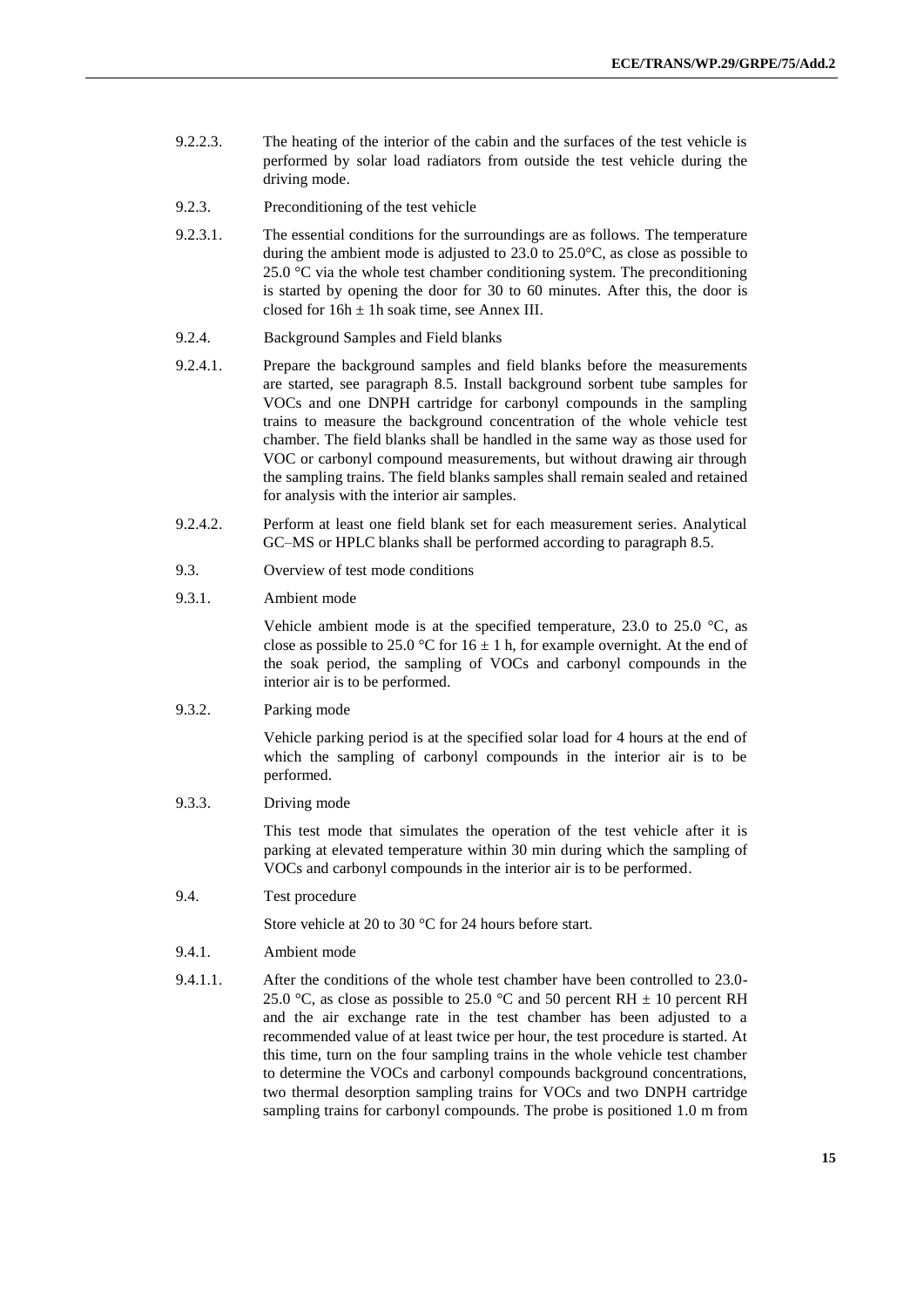the vehicle, see Annex I. The relative humidity and the temperature are measured in the same position. After the chamber sample is finished start the conditioning of the test vehicle by opening all doors for 30 to 60 minutes. Install the sampling train including the two VOC sorbent tubes and the two DNPH cartridges, and leak-check the sampling train. An overview of the number of samples to be taken is given in Annex III.

- 9.4.1.2. Continue by conditioning the whole-vehicle test chamber and close all doors of the test vehicle for 16 h  $\pm$  1 h, e.g. overnight, at 23.0 to 25.0 °C, as close as possible to 25.0 °C and 50 percent RH  $\pm$  10 percent RH and keep the air exchange rate in the whole vehicle test chamber at a minimum of twice per hour, this is a recommended value. There is no dynamic ventilation of the test vehicle.
- 9.4.1.3. Before the sampling starts, purge the dead volume of the sampling line. Turn on the pumps of the four sampling trains, two for VOCs and two for carbonyl compounds, each in parallel. Perform the sampling of air samples in the test vehicle cabin in the ambient mode at room temperature, 23.0 to 25.0  $\degree$ C, as close as possible to 25.0 °C, for 30 min. Adjust the flow rate to maximum 0.2 l/min for VOCs and 1.0 l/min for carbonyl compound measurements. The measurement procedures specified in ISO 16000-6 and ISO 16000-3 shall be followed
- 9.4.1.4 Turn off the pumps for the VOCs and carbonyl compounds sampling, read and register the measurement volumes and take the VOC sorbent tubes and DNPH cartridges, which are placed outside the vehicle cabin, out of the sampling train. Seal the sorbent tubes or cartridges and analyse according to ISO 16000-6 and ISO 16000-3.
- 9.4.2. Parking mode
- 9.4.2.1. Start the parking mode with the heating-up procedure. The following tasks shall be performed. Start heating with the heating radiators, see paragraph 8.2. The irradiation is adjusted to 400 W/m<sup>2</sup>  $\pm$  50 W/m<sup>2</sup> and maintained at that level for 4.5 hours, see Annex III. Adjust the air exchange rate to twice per hour or higher; this is a recommended value for the whole vehicle test chamber.
- 9.4.2.2. Install the two DNPH cartridges in the two sampling trains for the test vehicle measurement and two for the whole vehicle test chamber. Before the sampling begins, check the sampling train for leaks, see paragraph 8.3.3. and purge the dead volume. Turn the pumps of the four sampling trains on. Perform formaldehyde sampling in the test vehicle cabin at elevated temperatures for 30 min. The flow rate is adjusted to maximum 1.0 l/min for carbonyl compound measurements. The measurement procedure specified in ISO 16000-3 shall be followed.
- 9.4.2.3. Turn off the pumps for the formaldehyde sampling and take the DNPH cartridges out of the sampling train to be analysed according to ISO 16000-3. Read and register the measurement volumes.
- 9.4.3. Driving mode
- 9.4.3.1. Before starting of driving mode, install the two VOC sorbent tubes and the two DNPH cartridges, check the sampling train for leaks, see paragraph 8.3.3. and purge the dead volume. Connect the exhaust pipe of the test vehicle with the ventilation system of test chamber to remove the exhaust gases outdoors.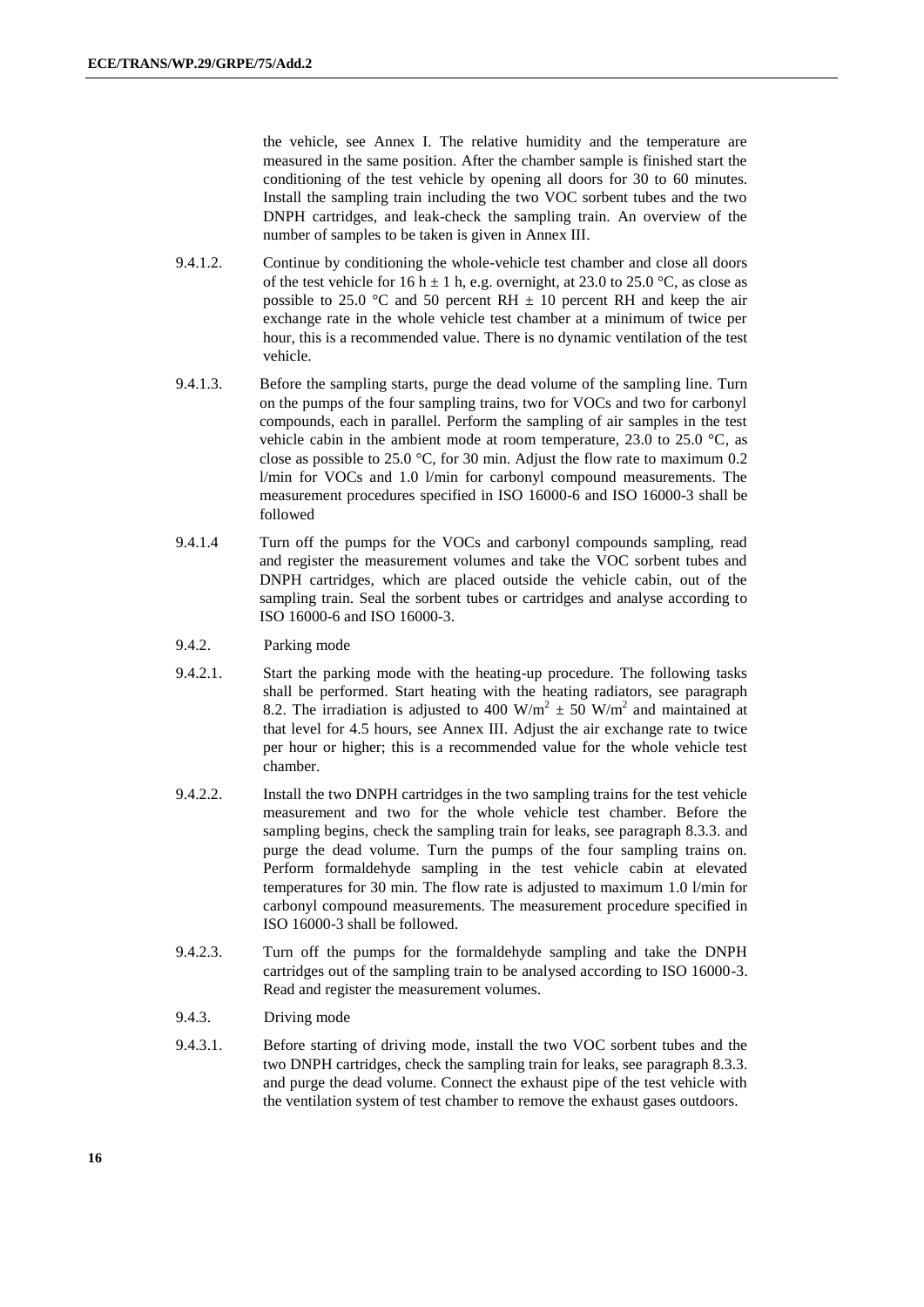- 9.4.3.2. Open the driver's door, start the engine. Turn on the air conditioning. Set vehicle temperature at 23 °C in the case of an automatic conditioning system or the lowest operation for semi-automatic and manual conditioning systems. For test vehicles without automatic air-conditioning systems, the fan is in highest performance mode with fresh-air ventilation, see Annex III. Close the drivers door. Complete these steps of the procedure in 60 seconds; meaning, after a maximum of 60 seconds of engine running the driver's door shall be closed. The doors and windows of test vehicle shall remain closed during the entire driving mode. Engine must be running during the entire mode at the vehicle's idling speed with the minimum frequency of idling declared by the manufacturer.
- 9.4.3.3. After 60 seconds of closing the door, turn on the pumps of the four sampling trains, two for VOCs and two for carbonyl compounds, each in parallel. The sampling of air samples in the test vehicle cabin is performed at elevated temperature for 30 min. The flow rate is adjusted to maximum 0.2 l/min for VOCs and 1.0 l/min for carbonyl compound measurements. The measurement procedures specified in ISO 16000-6 (VOCs) and ISO 16000-3 (carbonyl compounds) shall be followed.
- 9.4.3.4. Turn off the engine. Stop the pumps of the sampling trains and the heating radiators/lamps. The sampling volumes shall be read and registered. The VOC sorbent tubes and DNPH cartridges shall be taken out of the sampling train for the analysis as specified in ISO 16000-6 and ISO 16000-3. Stop the continuous measurements for temperature and relative humidity. This is the end of the test mode.

#### **10. Calculation, presentation of results, and precision and uncertainty**

Calculation and presentation of results are performed according to ISO 16000-6 and ISO 16000-3. The precision and uncertainty shall also be followed as specified in ISO 16000-6 and ISO 16000-3. Data reporting shall use the format in Annex IV. Additions to the report should be agreed on between the client and the laboratory.

#### **11. Performance characteristics**

The detection limits and standard deviations for VOCs given in ISO 16000-6 and for carbonyl compounds in ISO 16000-3 shall be met in this measurement procedure. The condition to meet these performance characteristics is that there are no contaminations or sink effects in the sampling lines. This shall be proven before the measurements and shall be documented.

#### **12. Quality assurance/quality control**

An appropriate level of quality control shall be employed following ISO 16000-3 and ISO 16000-6, namely:

(a) Field blanks are prepared according to 9.2.4.;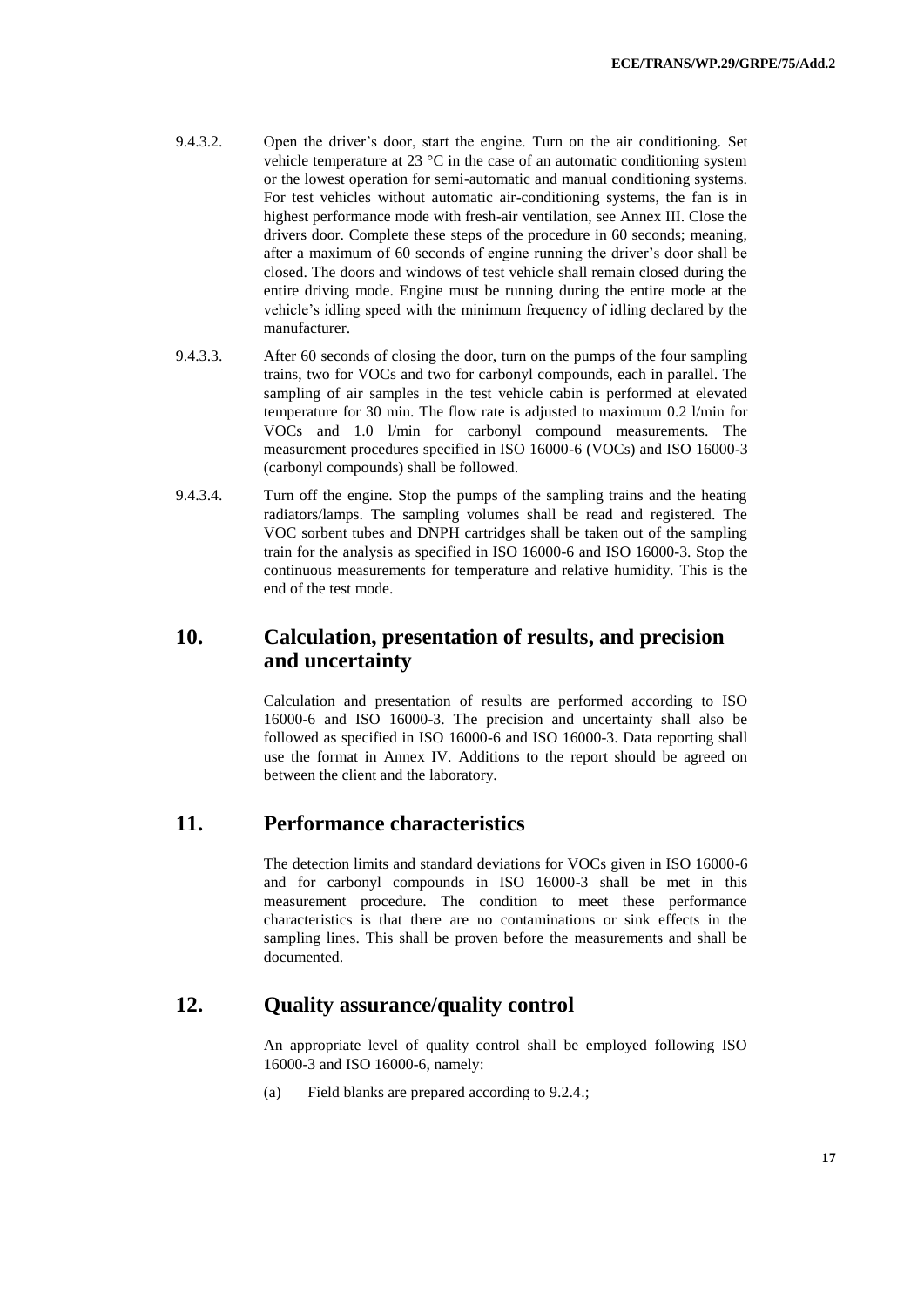- (b) The field blank level is acceptable if artefact peaks are no greater than 10 percent of the typical areas of the VOCs and carbonyl compounds of interest;
- (c) Desorption efficiency of VOCs and carbonyl compounds should be checked according to ISO 16000-3 and ISO 16000-6;
- (d) The collection efficiency can be assessed by using back-up tubes or taking samples of different sampling volumes less than the safe sampling volume;
- (e) Repeatability of the measuring method shall be determined, e.g. using collection and analysis of duplicate samples — a coefficient of variation  $\leq$ 15 percent (ISO 16000-3 and ISO 16000-6) from the duplicate measurements should be reached;
- (f) The recovery of C6 to C16 hydrocarbons shall be 95 percent mass fraction (ISO 16000-6);
- (g) Documentation illustrating traceable calibrations for temperature, humidity, and flow measurements.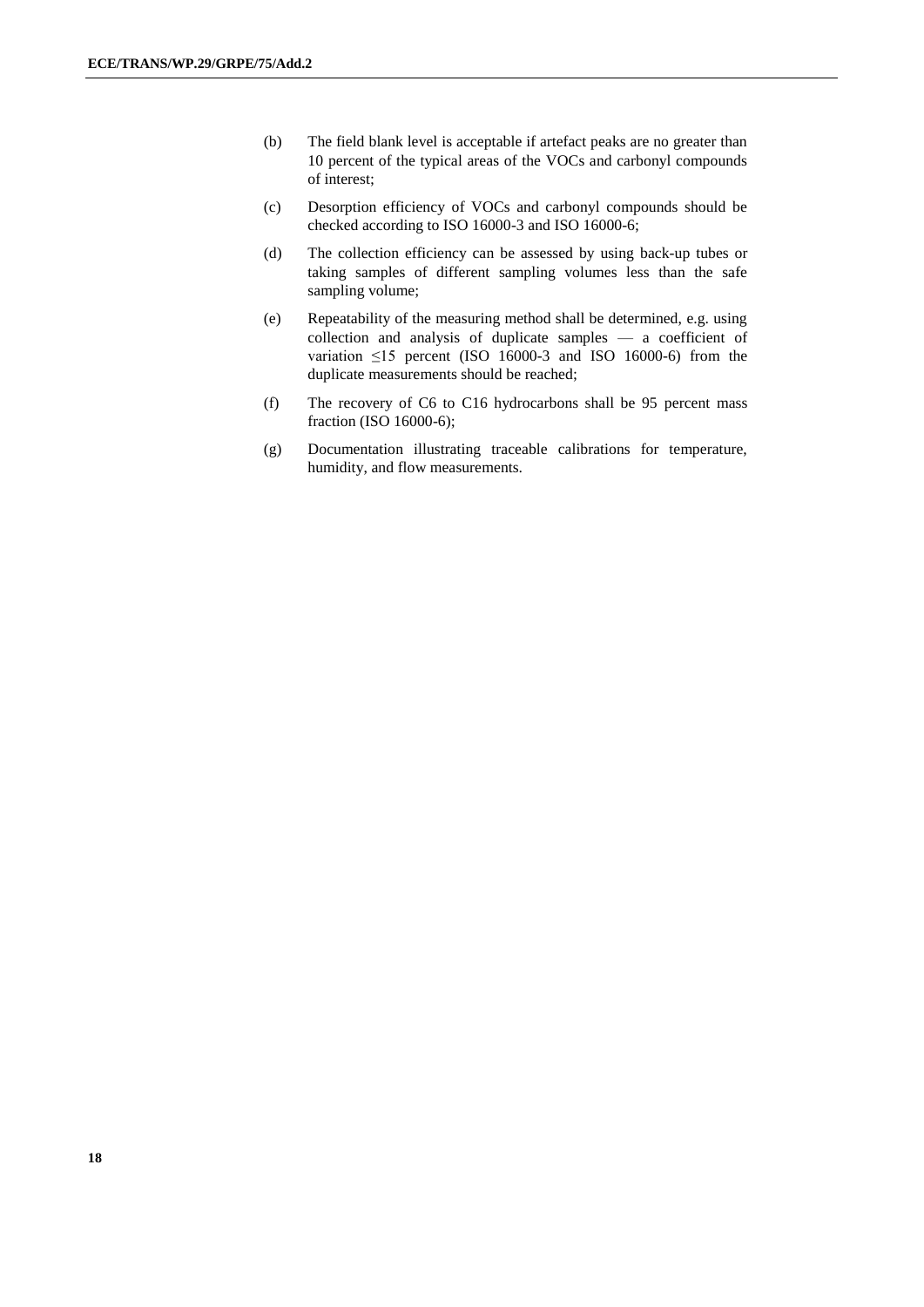### **Annex I**

#### **Whole vehicle chamber**



- 1. Test Vehicle
- 2. Vehicle Sampling Point Location
- 3. Chamber Sampling Point Location, 1 meter from vehicle 1 meter from floor
- 4. Chamber Temperature Measurement Location
- 5. Chamber Humidity Measurement Location
- 6. Mass Flow Sample System
- 7. Background Samples, 2 Tubes and 2 Cartridges, one is a backup
- 8. Field Blank
- 9. Solar Load Area, uniform area extending 0.5 meters beyond glass of vehicle
- 10. Solar Load Measurement Location, top center of roof
- 11. Exhaust Duct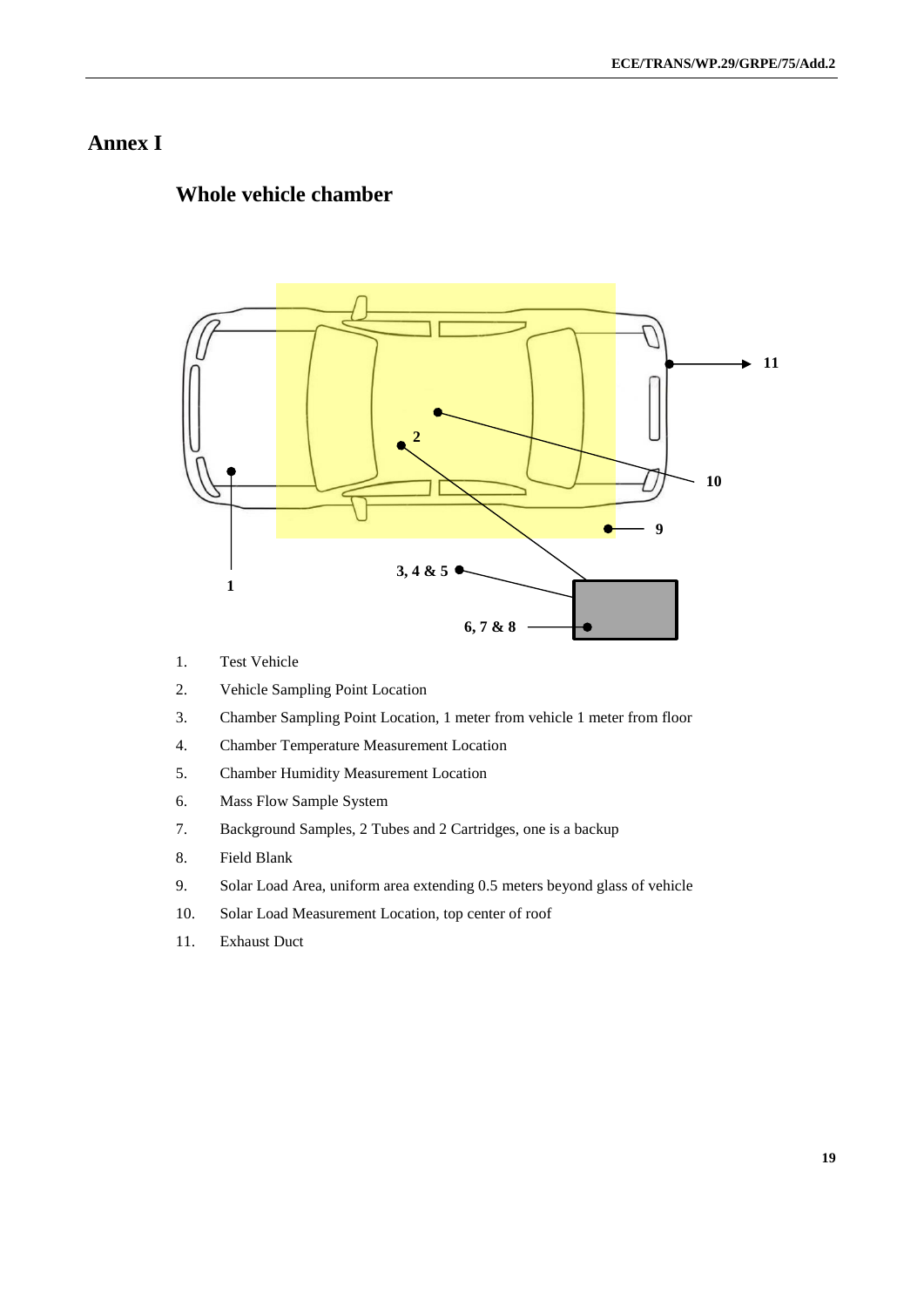# **Annex II**

# **Sampling position**



- 1. Vehicle Sampling Point Location, 50 centimeters from top of steering wheel to bottom of headrest
- 2. Steering Wheel, in up and in most position
- 3. Headrest in lowest position
- 4. Seat in rearmost and lowest position with seatback at about 90° from seat bottom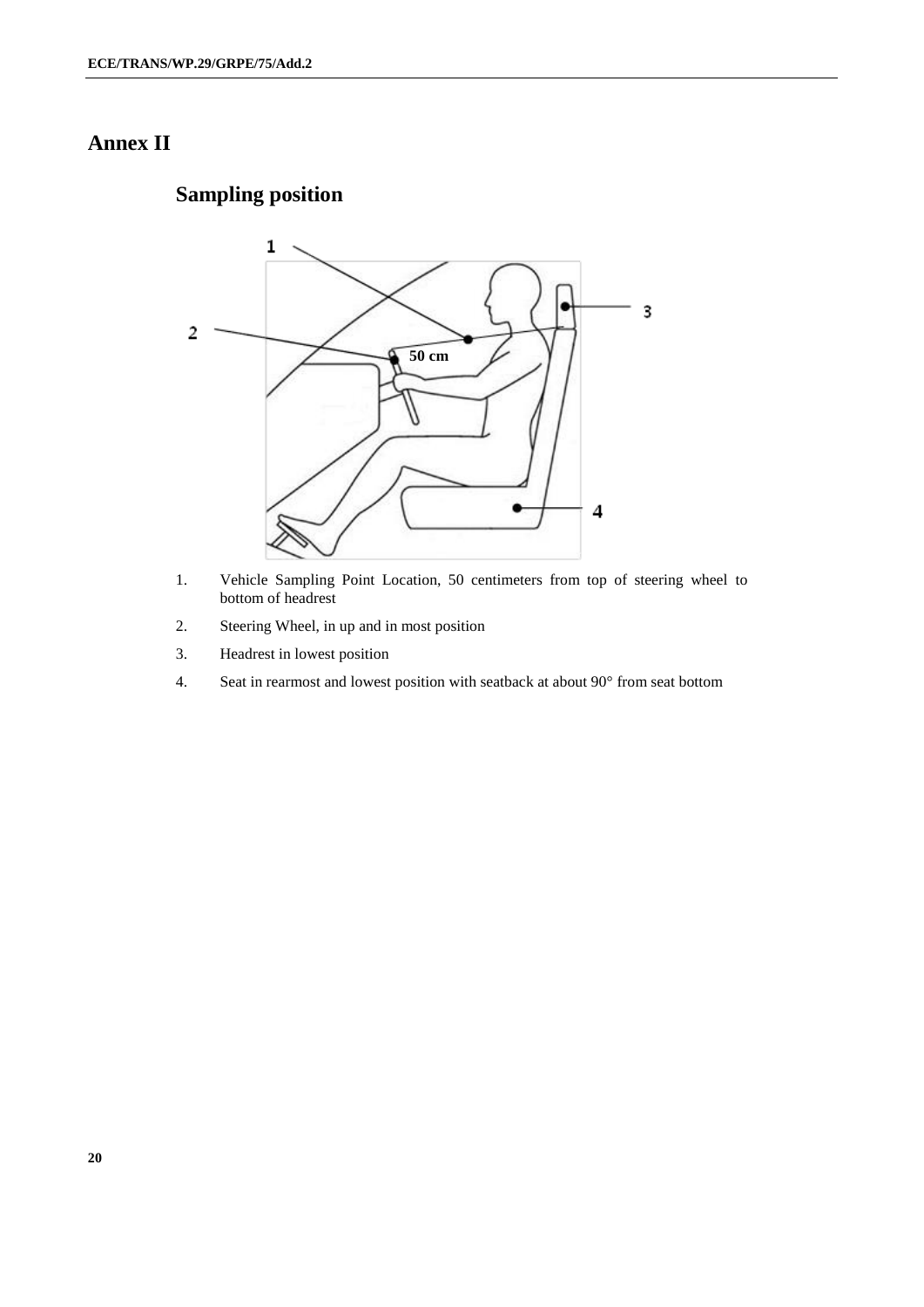# **Annex III**

# **Test schedule**

| Modes                                                          | Ambient<br>Parking<br>Mode<br>Mode |                                                              |                                                        |                        |               |                         |                                           |                         |  |  |
|----------------------------------------------------------------|------------------------------------|--------------------------------------------------------------|--------------------------------------------------------|------------------------|---------------|-------------------------|-------------------------------------------|-------------------------|--|--|
| Supplementary<br>Phases                                        | Temperature<br>Precondition        | Sample                                                       | <b>VOC</b><br>Precondition                             | Soak                   | Sample        | Soak                    | Sample                                    | Mode<br>Sample          |  |  |
| Duration                                                       | 24<br>Hours                        | 30<br>Minutes                                                | 30 to 60<br>Minutes                                    | $16 (+/- 1)$<br>Hours  | 30<br>Minutes | $\overline{4}$<br>Hours | 30<br>Minutes                             | 30<br>Minutes           |  |  |
| Start Time (hh:mm),<br>Target times assume<br>minimum of range | 00:00                              | 24:00                                                        | 24:30                                                  | 25:00                  | 41:00         | 41:30                   | 45:30                                     | 46:00                   |  |  |
| Chamber<br>Temperature                                         | $20 °C$ to<br>30 °C                |                                                              | 23.0 °C to 25.0 °C, as close as possible to<br>25.0 °C |                        |               |                         | As close as possible to 25.0 $^{\circ}$ C |                         |  |  |
| <b>Chamber Humidity</b>                                        |                                    |                                                              | 50 % RH $\pm$ 10 % RH                                  |                        |               |                         | As close as possible to 50 % RH           |                         |  |  |
| Solar Load                                                     |                                    |                                                              | <b>OFF</b>                                             |                        |               |                         | $400 \pm 50$ W/m <sup>2</sup>             |                         |  |  |
| Vehicle Age                                                    |                                    | $28 \pm 5$ days and less than 80 km                          |                                                        |                        |               |                         |                                           |                         |  |  |
| <b>Vehicle Doors</b>                                           |                                    | <b>CLOSED</b><br><b>CLOSED</b><br><b>OPEN</b>                |                                                        |                        |               |                         |                                           | <b>OPEN</b><br>$<1$ min |  |  |
| Vehicle Windows                                                |                                    | <b>CLOSED</b>                                                |                                                        |                        |               |                         |                                           |                         |  |  |
| Vehicle Engine                                                 |                                    |                                                              |                                                        | <b>OFF</b>             |               |                         |                                           | <b>ON</b>               |  |  |
| Vehicle Climate<br>Settings<br>Auto or Manual<br>Systems       |                                    | Auto or<br><b>OFF</b><br>Face<br>Mode                        |                                                        |                        |               |                         |                                           |                         |  |  |
| Air Conditioning                                               |                                    |                                                              |                                                        | <b>OFF</b>             |               |                         |                                           | <b>ON</b>               |  |  |
| Fan                                                            |                                    |                                                              |                                                        | <b>OFF</b>             |               |                         |                                           | Auto or<br>High         |  |  |
| <b>Temperature Setting</b>                                     |                                    | 23 °C or<br>Lowest<br><b>OFF</b><br><b>But Not</b><br>MAX AC |                                                        |                        |               |                         |                                           |                         |  |  |
| Air Inlet Position                                             |                                    | <b>OPEN</b><br>Auto                                          |                                                        |                        |               |                         |                                           |                         |  |  |
| Outlet Vents and<br>Position                                   |                                    |                                                              |                                                        | Fully OPEN and Upright |               |                         |                                           |                         |  |  |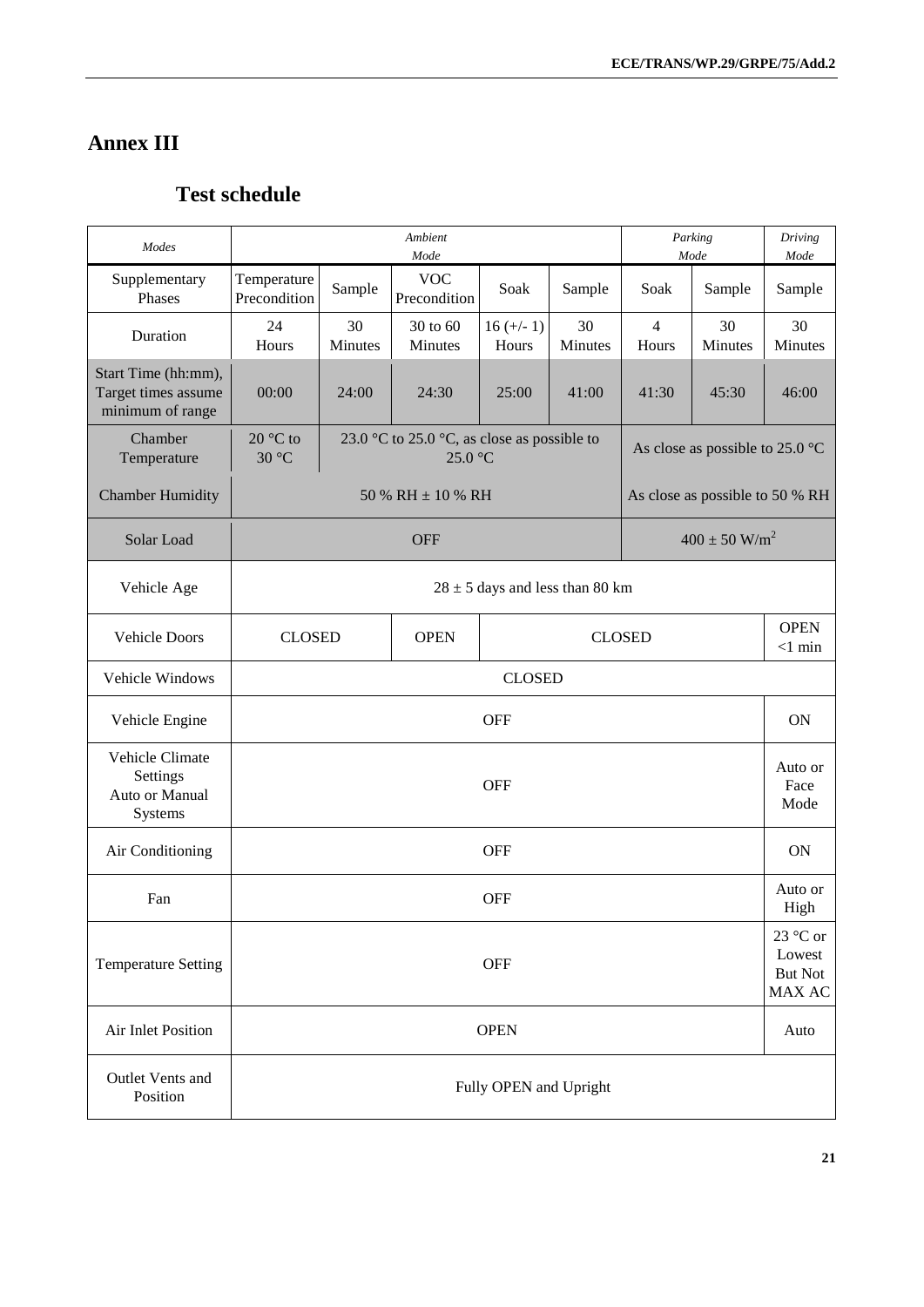| Modes                                                       | <b>Ambient</b><br>Mode           |                                                      | Parking<br>Mode                  | Driving<br>Mode                  |
|-------------------------------------------------------------|----------------------------------|------------------------------------------------------|----------------------------------|----------------------------------|
| Total Tube Samples <sup>1</sup><br>Vehicle                  |                                  | $\overline{2}$                                       |                                  | $\overline{2}$                   |
| Total Tube Samples <sup>1</sup><br>Chamber                  | $\overline{2}$                   |                                                      |                                  |                                  |
| <b>Total Tube</b><br>Samples $^{1,2}$<br><b>Field Blank</b> | $\overline{2}$                   |                                                      |                                  |                                  |
| <b>Tube Sampling</b><br>Times                               | 30<br>Minutes                    | 30<br>Minutes                                        | 30<br>Minutes                    | 30<br>Minutes                    |
| Tube Sampling<br>Flow Rate Ranges <sup>3</sup>              | $0.1$ L/min<br>to<br>$0.2$ L/min | $0.1$ L/min<br>to<br>$0.2$ L/min                     | $0.1$ L/min<br>to<br>$0.2$ L/min | $0.1$ L/min<br>to<br>$0.2$ L/min |
| Tube Sampling<br>Volume Ranges <sup>3</sup>                 | 3 L to 6 L                       | 3 L to 6 L                                           | $3 L$ to $6 L$                   | 3 L to 6 L                       |
| <b>Total Cartridge</b><br>Samples <sup>1</sup><br>Vehicle   |                                  | $\overline{2}$                                       | $\overline{2}$                   | $\overline{2}$                   |
| <b>Total Cartridge</b><br>Samples <sup>1</sup><br>Chamber   | $\overline{2}$                   |                                                      |                                  |                                  |
| <b>Total Cartridge</b><br>Samples $^{1,2}$<br>Field Blank   | $\overline{2}$                   |                                                      |                                  |                                  |
| Cartridge Sampling<br><b>Times</b>                          | 30<br>Minutes                    | 30<br>Minutes                                        | 30<br>Minutes                    | 30<br>Minutes                    |
| Cartridge Sampling<br>Flow Rate Ranges <sup>3</sup>         | $0.4$ L/min<br>to<br>$1.0$ L/min | $0.4$ L/min<br>$\mathop{\mathrm{to}}$<br>$1.0$ L/min | $0.4$ L/min<br>to<br>$1.0$ L/min | $0.4$ L/min<br>to<br>$1.0$ L/min |
| Cartridge Sample<br>Volume Ranges <sup>3</sup>              | 12L<br>To<br>30L                 | 12L<br>To<br>30L                                     | 12L<br>To<br>30L                 | 12L<br>To<br>30L                 |

1. Analyse only one sample and report value. If both samples are analysed report the average.

2. Field Blanks are closed and shall not be opened to chamber or vehicle and no volume pulled through the sample. One common Field Blank result can be used for multiple vehicle tests per day of testing.

3. Sample flow rates and sample volumes shall be reported at standard temperature and pressure conditions. These same standard conditions shall be used in the calculation of VOC mass and concentration.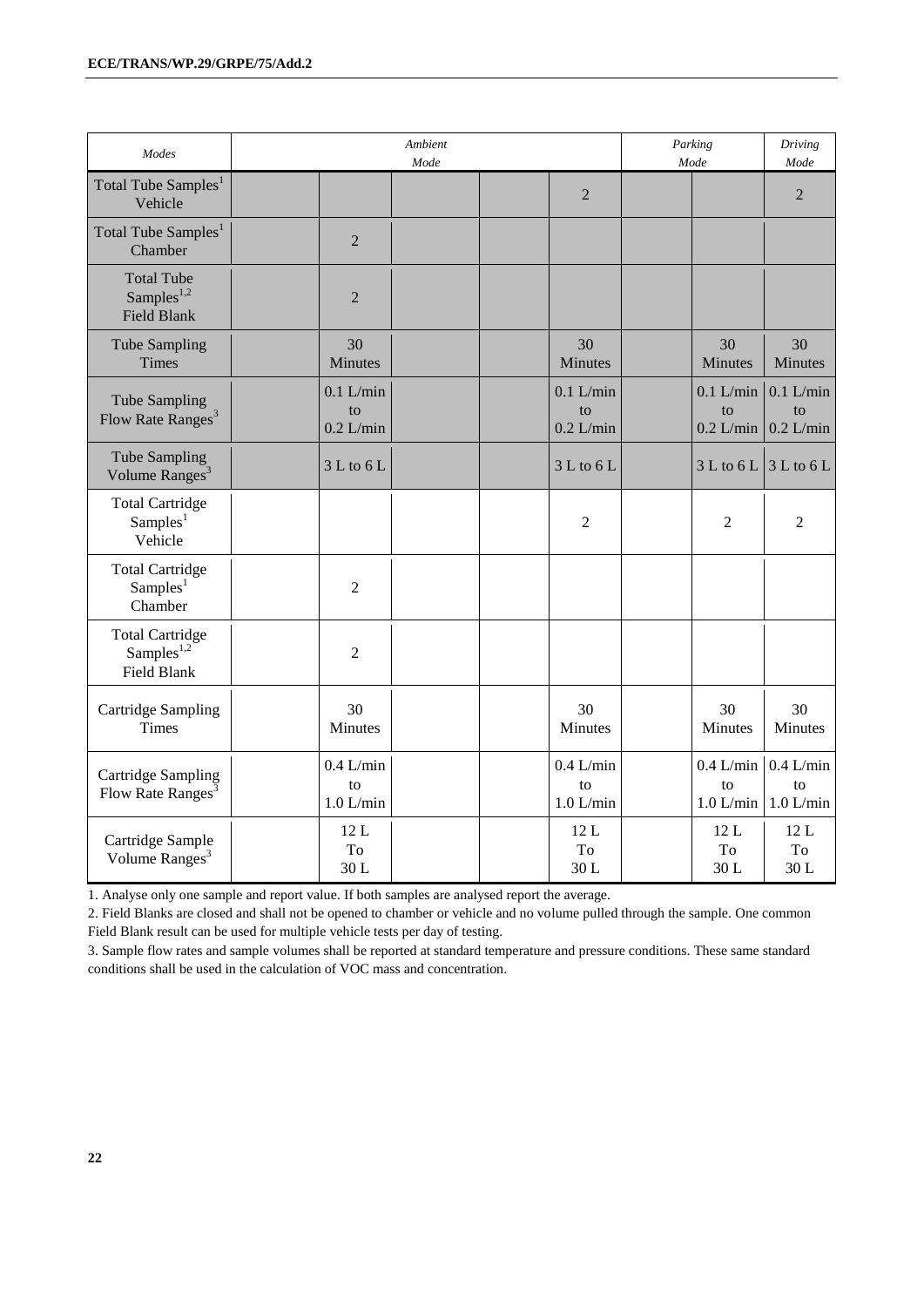### **Annex IV**

### **Test report**

Reporting Format and Data Exchange

The data exchange file shall be constructed as follows. VOC concentrations as well as any other relevant parameters shall be reported and exchanged as a csv-formatted data file. Parameter values shall be separated by a comma, ASCII-Code #h2C. The decimal marker of numerical values shall be a point, ASCII-Code #h2E. Lines shall be terminated by carriage return, ASCII-Code #h0D. No thousands separators shall be used.

Headers of the Reporting and Data Exchange File

| Line<br>#      | Parameter                                        | <b>Basic Data</b><br>Type<br>[A=Alpha or<br>$N =$ Numeric<br>(max length,<br>fractional<br>digits)] | Data Type<br><i>[Enumeration</i><br>String,<br>Decimal,<br><i>Integer]</i> | Total<br>Digits | Fractional<br>Digits | Minimum<br>Value | <b>Maximum</b><br>Value | Allowed Values for:<br>Enumeration or<br><b>Description or Units</b>                                                                                                        |
|----------------|--------------------------------------------------|-----------------------------------------------------------------------------------------------------|----------------------------------------------------------------------------|-----------------|----------------------|------------------|-------------------------|-----------------------------------------------------------------------------------------------------------------------------------------------------------------------------|
| 1              | Process Code                                     | N(2)                                                                                                | Integer                                                                    |                 |                      | $\theta$         | 99                      | Version of Test Report.<br>1st dataset is N=0,<br>highest value is the<br>latest correction of<br>existing dataset                                                          |
| $\overline{2}$ | Name of<br>Witness                               | A(250)                                                                                              | String                                                                     |                 |                      |                  |                         | Only if applicable. Full<br>name of witness,<br>company name and<br>contact information for<br>certification of test. Use<br>"Self Certified" if no<br>witness is required. |
| 3              | <b>Test ID Code</b>                              | A(50)                                                                                               | String                                                                     |                 |                      |                  |                         | <b>Serial Test</b><br>Identification                                                                                                                                        |
| $\overline{4}$ | Name of Vehicle<br>Test Operator(s)              | A(50)                                                                                               | String                                                                     |                 |                      |                  |                         | Given (First) and<br>Family (Last) Names                                                                                                                                    |
| 5              | Name of<br><b>Analytical Test</b><br>Operator(s) | A(50)                                                                                               | String                                                                     |                 |                      |                  |                         | First and last name of<br>test operator                                                                                                                                     |
| 6              | Vehicle<br>Laboratory and<br>Address             | A(200)                                                                                              | String                                                                     |                 |                      |                  |                         | Name of Vehicle Test<br>Laboratory, Street, City,<br>State, Country, Postal<br>(ZIP) Code                                                                                   |
| 7              | Analytical<br>Laboratory and<br><b>Address</b>   | A(200)                                                                                              | String                                                                     |                 |                      |                  |                         | Name of Sample Test<br>Laboratory, Street, City,<br>State, Country, Postal<br>(ZIP) Code                                                                                    |
| 8              | Valid or Void                                    | A(5)                                                                                                | String                                                                     |                 |                      |                  |                         | Enter if the test value is<br>void or valid                                                                                                                                 |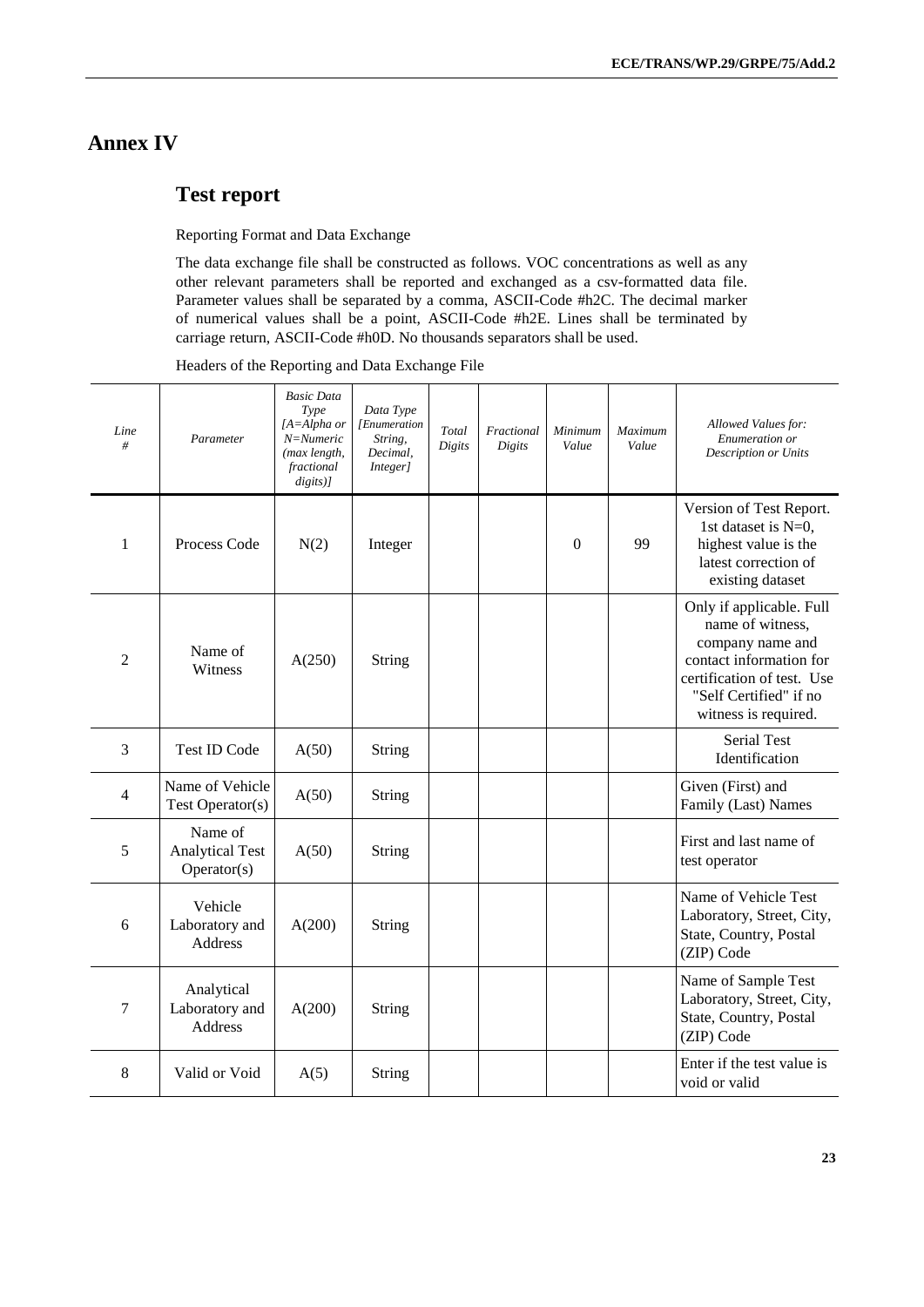| Line<br>#              | Parameter                                              | <b>Basic Data</b><br>Type<br>[A=Alpha or<br>N=Numeric<br>(max length,<br>fractional<br>digits)] | Data Type<br>[Enumeration<br>String,<br>Decimal,<br>Integer] | Total<br>Digits | Fractional<br>Digits | Minimum<br>Value | Maximum<br>Value | Allowed Values for:<br>Enumeration or<br><b>Description or Units</b>                                                                                                                                                                                                                                                                   |
|------------------------|--------------------------------------------------------|-------------------------------------------------------------------------------------------------|--------------------------------------------------------------|-----------------|----------------------|------------------|------------------|----------------------------------------------------------------------------------------------------------------------------------------------------------------------------------------------------------------------------------------------------------------------------------------------------------------------------------------|
| 9                      | <b>Test Comments</b>                                   | A(1000)                                                                                         | String                                                       |                 |                      |                  |                  | <b>Test Report Comments</b>                                                                                                                                                                                                                                                                                                            |
| 10                     | <b>Production Date</b>                                 | A(10)                                                                                           | <b>String</b>                                                |                 |                      |                  |                  | Ref. ISO 8601 (e.g.<br>YYYY-MM-DD)                                                                                                                                                                                                                                                                                                     |
| 11                     | Transportation<br>Date                                 | A(10)                                                                                           | String                                                       |                 |                      |                  |                  | Ref. ISO 8601 (e.g.<br>YYYY-MM-DD)                                                                                                                                                                                                                                                                                                     |
| 12                     | <b>Storage Date</b>                                    | A(10)                                                                                           | String                                                       |                 |                      |                  |                  | Ref. ISO 8601 (e.g.<br>YYYY-MM-DD)                                                                                                                                                                                                                                                                                                     |
| 13                     | Preconditioning<br>Date                                | A(10)                                                                                           | <b>String</b>                                                |                 |                      |                  |                  | Ref. ISO 8601 (e.g.<br>YYYY-MM-DD)                                                                                                                                                                                                                                                                                                     |
| 14                     | Vehicle Test<br>Date                                   | A(10)                                                                                           | String                                                       |                 |                      |                  |                  | Ref. ISO 8601 (e.g.<br>YYYY-MM-DD)                                                                                                                                                                                                                                                                                                     |
| 15                     | <b>Analytical Test</b><br>Date                         | A(10)                                                                                           | <b>String</b>                                                |                 |                      |                  |                  | Ref. ISO 8601 (e.g.<br>YYYY-MM-DD)                                                                                                                                                                                                                                                                                                     |
| 16                     | Elapsed days<br>from the<br>production date            | N(3)                                                                                            | Integer                                                      |                 |                      |                  |                  | Time in days from<br>production to end of<br>sampling                                                                                                                                                                                                                                                                                  |
| $17-20$ <sup>(1)</sup> |                                                        | $\cdots$                                                                                        | $\cdots$                                                     |                 |                      |                  |                  |                                                                                                                                                                                                                                                                                                                                        |
| 21                     | Manufacturer<br>Name                                   | A(50)                                                                                           | <b>String</b>                                                |                 |                      |                  |                  | Original Equipment<br>Manufacturer (OEM)                                                                                                                                                                                                                                                                                               |
| 22                     | <b>Factory Name</b>                                    | A(50)                                                                                           | <b>String</b>                                                |                 |                      |                  |                  | Place of Manufacturer                                                                                                                                                                                                                                                                                                                  |
| 23                     | Vehicle<br>Identification<br>Number                    | A(17)                                                                                           | String                                                       |                 |                      |                  |                  | 17-character vehicle<br>identification number<br>(VIN)                                                                                                                                                                                                                                                                                 |
| 24                     | <b>Vehicle Class</b><br>(Category 1-1<br>Vehicle Only) | A(1)                                                                                            | Enumeration                                                  |                 |                      |                  |                  | $A = Mini$ Vehicle<br>$B = Small$ Vehicle<br>$C =$ Medium Vehicle<br>$D = Large Vehicle$<br>$E =$ Executive Vehicle<br>$F =$ Luxury Vehicle<br>$J =$ Sport Utility Vehicle<br>(including off-road<br>vehicles)<br>$M = Multi-Purpose$<br>Vehicle<br>$S =$ Sports Vehicle<br>$P = Small$ Pickup Truck<br>$T = Standard Pickup$<br>Truck |
| 25                     | <b>Model Name</b>                                      | A(50)                                                                                           | <b>String</b>                                                |                 |                      |                  |                  | Manufacturer's Model<br>Name                                                                                                                                                                                                                                                                                                           |
| 26                     | <b>Exterior Color</b>                                  | A(50)                                                                                           | <b>String</b>                                                |                 |                      |                  |                  | Paint Color                                                                                                                                                                                                                                                                                                                            |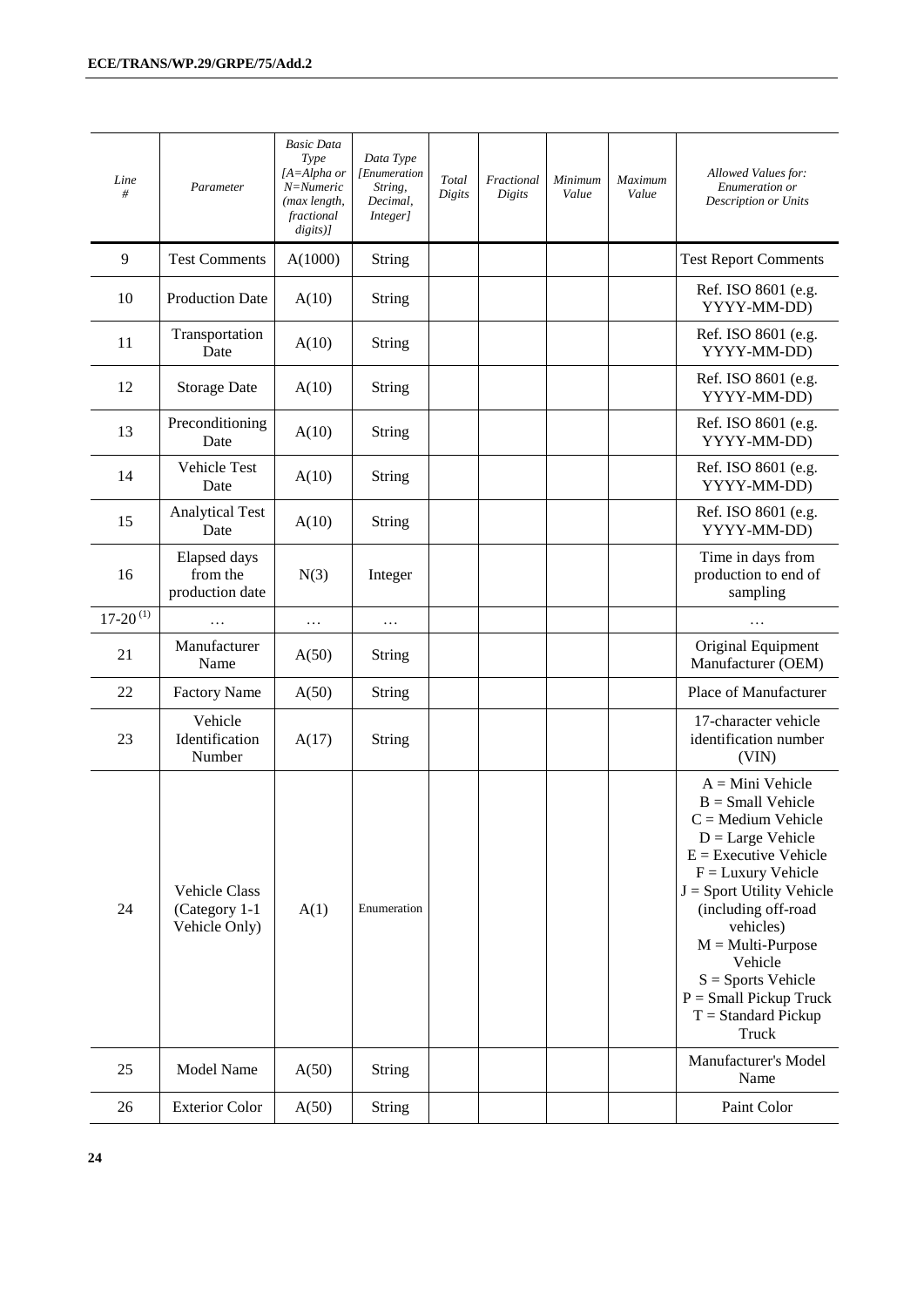| Line<br>#              | Parameter                                             | <b>Basic Data</b><br>Type<br>$[A=Alpha or$<br>N=Numeric<br>(max length,<br>fractional<br>$disits)$ ] | Data Type<br><i>Enumeration</i><br>String,<br>Decimal,<br><i>Integer]</i> | Total<br>Digits | Fractional<br>Digits | Minimum<br>Value | Maximum<br>Value | Allowed Values for:<br>Enumeration or<br><b>Description or Units</b>              |
|------------------------|-------------------------------------------------------|------------------------------------------------------------------------------------------------------|---------------------------------------------------------------------------|-----------------|----------------------|------------------|------------------|-----------------------------------------------------------------------------------|
| 27                     | <b>Interior Color</b>                                 | A(50)                                                                                                | String                                                                    |                 |                      |                  |                  | Seat Trim Color                                                                   |
| 28                     | <b>Interior Seat</b><br>Material Type                 | A(50)                                                                                                | <b>String</b>                                                             |                 |                      |                  |                  | Description of Seat<br>Cover Material (e.g.<br>Leather, Cloth, color,<br>$etc.$ ) |
| 29                     | Odometer<br>Reading                                   | N(5)                                                                                                 | Integer                                                                   |                 |                      |                  |                  | Distance traveled [km]<br>should be <80 km                                        |
| 30                     | Vehicle History                                       | A(50)                                                                                                | <b>String</b>                                                             |                 |                      |                  |                  | Optional Description of<br><b>Test Vehicle</b>                                    |
| 31                     | Climate Control<br>System<br>Type/Characteri<br>stics | A(20)                                                                                                | <b>String</b>                                                             |                 |                      |                  |                  | Description of Climate<br>Control System                                          |
| 32                     | <b>AC</b> Operator<br>Control                         | A(1)                                                                                                 | Enumerati<br>on                                                           |                 |                      |                  |                  | $M =$ Manual<br>$A =$ Automatic                                                   |
| $33-49(1)$             | $\ddotsc$                                             | .                                                                                                    | .                                                                         |                 |                      |                  |                  | $\ddotsc$                                                                         |
| 50                     | Chamber -<br>Formaldehyde                             | N(4,1)                                                                                               | Decimal                                                                   | 5               | 1                    | 0.0              | 9999.9           | CAS#: 50-00-0<br>[ $\mu$ g/m <sup><math>\lambda</math></sup> 3]                   |
| 51                     | Chamber -<br>Acetaldehyde                             | N(4,1)                                                                                               | Decimal                                                                   | 5               | 1                    | 0.0              | 9999.9           | CAS#: 75-07-0<br>[ $\mu$ g/m <sup><math>\lambda</math></sup> 3]                   |
| 52                     | Chamber -<br>Acrolein                                 | N(4,1)                                                                                               | Decimal                                                                   | 5               | 1                    | 0.0              | 9999.9           | CAS#: 107-02-8<br>[ $\mu$ g/m^3]                                                  |
| 53                     | Chamber -<br>Benzene                                  | N(4,1)                                                                                               | Decimal                                                                   | 5               | 1                    | 0.0              | 9999.9           | CAS#: 71-43-2<br>[ $\mu$ g/m <sup><math>\lambda</math></sup> 3]                   |
| 54                     | Chamber -<br>Toluene                                  | N(4,1)                                                                                               | Decimal                                                                   | 5               | $\mathbf{1}$         | 0.0              | 9999.9           | CAS#: 108-88-3<br>[ $\mu$ g/m <sup><math>\lambda</math></sup> 3]                  |
| 55                     | Chamber -<br>Xylene                                   | N(4,1)                                                                                               | Decimal                                                                   | 5               | 1                    | 0.0              | 9999.9           | CAS#: 1330-20-7<br>[ $\mu$ g/m^3]                                                 |
| 56                     | Chamber -<br>Ethylbenzene                             | N(4,1)                                                                                               | Decimal                                                                   | $\sqrt{5}$      | $\mathbf{1}$         | 0.0              | 9999.9           | CAS#: 100-41-4<br>[ $\mu$ g/m^3]                                                  |
| 57                     | Chamber -<br>Styrene                                  | N(4,1)                                                                                               | Decimal                                                                   | $\mathfrak{S}$  | 1                    | 0.0              | 9999.9           | CAS#: 100-42-5<br>[ $\mu$ g/m^3]                                                  |
| $58-69$ <sup>(1)</sup> | $\cdots$                                              | $\cdots$                                                                                             | Decimal                                                                   | $\sqrt{6}$      | $\mathbf{1}$         | 0.0              | 99999.9          | $\cdots$                                                                          |
| 70                     | Blank -<br>Formaldehyde                               | N(4,1)                                                                                               | Decimal                                                                   | $\mathfrak{S}$  | $\mathbf{1}$         | 0.0              | 9999.9           | CAS#: 50-00-0<br>[ $\mu$ g/m <sup><math>\lambda</math></sup> 3]                   |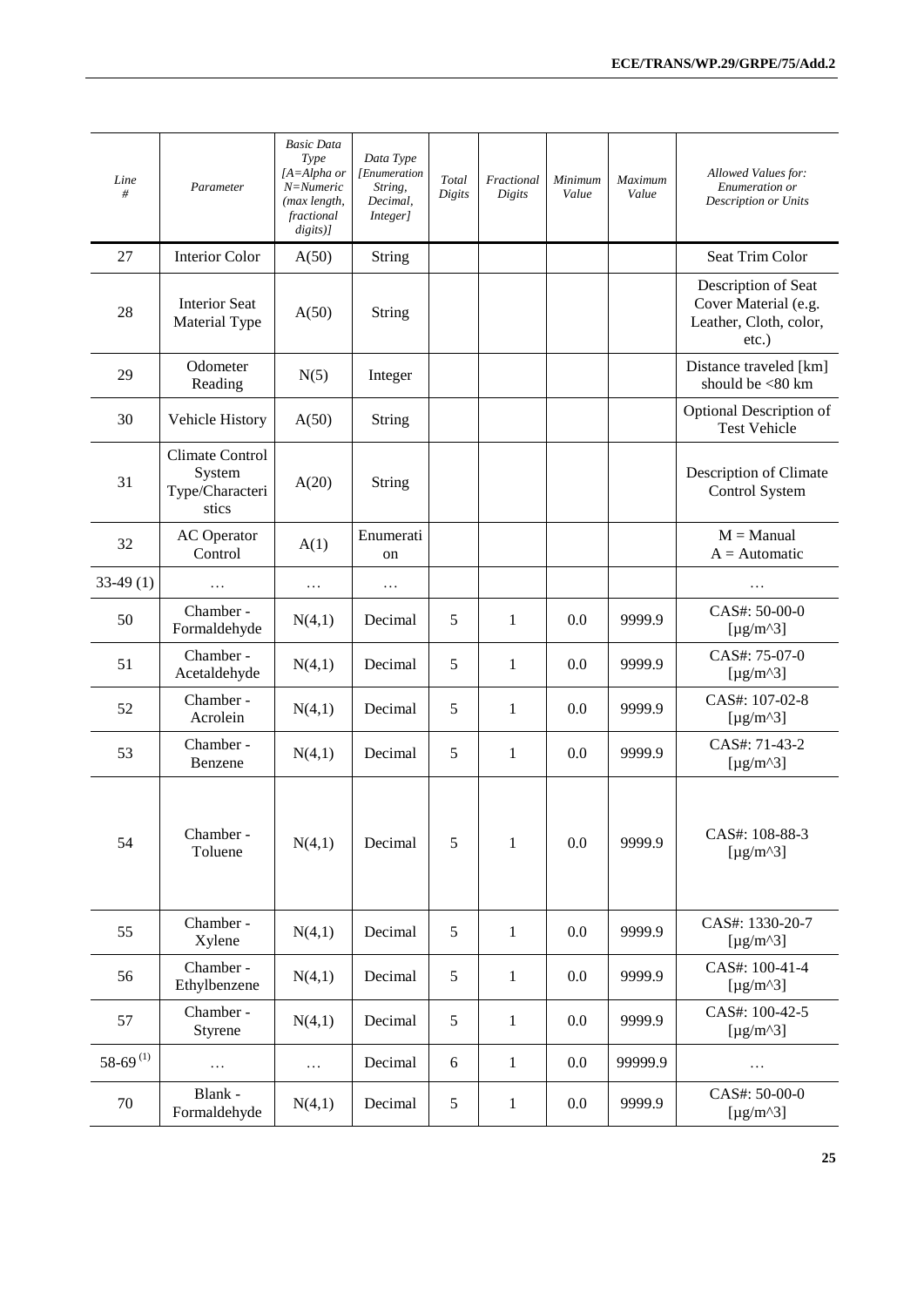| Line<br>#              | Parameter                                        | <b>Basic Data</b><br>Type<br>[A=Alpha or<br>N=Numeric<br>(max length,<br>fractional<br>$disits)$ ] | Data Type<br>[Enumeration<br>String,<br>Decimal,<br><b>Integer</b> ] | Total<br>Digits | Fractional<br>Digits | Minimum<br>Value | Maximum<br>Value | Allowed Values for:<br>Enumeration or<br>Description or Units     |
|------------------------|--------------------------------------------------|----------------------------------------------------------------------------------------------------|----------------------------------------------------------------------|-----------------|----------------------|------------------|------------------|-------------------------------------------------------------------|
| 71                     | Blank -<br>Acetaldehyde                          | N(4,1)                                                                                             | Decimal                                                              | 5               | $\mathbf{1}$         | 0.0              | 9999.9           | CAS#: 75-07-0<br>[ $\mu$ g/m^3]                                   |
| 72                     | Blank - Acrolein                                 | N(4,1)                                                                                             | Decimal                                                              | 5               | $\mathbf{1}$         | 0.0              | 9999.9           | CAS#: 107-02-8<br>[ $\mu$ g/m^3]                                  |
| 73                     | Blank - Benzene                                  | N(4,1)                                                                                             | Decimal                                                              | 5               | $\mathbf{1}$         | 0.0              | 9999.9           | CAS#: 71-43-2<br>[ $\mu$ g/m^3]                                   |
| 74                     | Blank - Toluene                                  | N(4,1)                                                                                             | Decimal                                                              | 5               | 1                    | 0.0              | 9999.9           | CAS#: 108-88-3<br>[ $\mu$ g/m^3]                                  |
| 75                     | Blank - Xylene                                   | N(4,1)                                                                                             | Decimal                                                              | 5               | $\mathbf{1}$         | 0.0              | 9999.9           | CAS#: 1330-20-7<br>[ $\mu$ g/m^3]                                 |
| 76                     | Blank -<br>Ethylbenzene                          | N(4,1)                                                                                             | Decimal                                                              | 5               | 1                    | 0.0              | 9999.9           | CAS#: 100-41-4<br>[ $\mu$ g/m^3]                                  |
| 77                     | Blank - Styrene                                  | N(4,1)                                                                                             | Decimal                                                              | 5               | 1                    | 0.0              | 9999.9           | CAS#: 100-42-5<br>[ $\mu$ g/m^3]                                  |
| $78-89$ <sup>(1)</sup> |                                                  | .                                                                                                  | Decimal                                                              | 6               | $\mathbf{1}$         | 0.0              | 99999.9          | .                                                                 |
| 90                     | <b>Ambient Mode</b><br>Vehicle -<br>Formaldehyde | N(4,1)                                                                                             | Decimal                                                              | 5               | $\mathbf{1}$         | 0.0              | 9999.9           | CAS#: 50-00-0<br>[ $\mu$ g/m^3]                                   |
| 91                     | Ambient Mode<br>Vehicle -<br>Acetaldehyde        | N(4,1)                                                                                             | Decimal                                                              | 5               | 1                    | 0.0              | 9999.9           | CAS#: 75-07-0<br>[ $\mu$ g/m^3]                                   |
| 92                     | <b>Ambient Mode</b><br>Vehicle -<br>Acrolein     | N(4,1)                                                                                             | Decimal                                                              | 5               | 1                    | 0.0              | 9999.9           | CAS#: 107-02-8<br>[ $\mu$ g/m^3]                                  |
| 93                     | <b>Ambient Mode</b><br>Vehicle -<br>Benzene      | N(4,1)                                                                                             | Decimal                                                              | 5               | 1                    | 0.0              | 9999.9           | CAS#: 71-43-2<br>[ $\mu$ g/m^3]                                   |
| 94                     | Ambient Mode<br>Vehicle -<br>Toluene             | N(4,1)                                                                                             | Decimal                                                              | 5               | 1                    | 0.0              | 9999.9           | CAS#: 108-88-3<br>[ $\mu$ g/m^3]                                  |
| 95                     | Ambient Mode<br>Vehicle - Xylene                 | N(4,1)                                                                                             | Decimal                                                              | 5               | $\mathbf{1}$         | 0.0              | 9999.9           | CAS#: 1330-20-7<br>[ $\mu$ g/m <sup><math>\lambda</math></sup> 3] |
| 96                     | Ambient Mode<br>Vehicle -<br>Ethylbenzene        | N(4,1)                                                                                             | Decimal                                                              | 5               | $\mathbf{1}$         | 0.0              | 9999.9           | CAS#: 100-41-4<br>[ $\mu$ g/m <sup><math>\lambda</math></sup> 3]  |
| 97                     | <b>Ambient Mode</b><br>Vehicle -<br>Styrene      | N(4,1)                                                                                             | Decimal                                                              | 5               | $\mathbf{1}$         | 0.0              | 9999.9           | CAS#: 100-42-5<br>[ $\mu$ g/m^3]                                  |
| $98-109^{(1)}$         | $\cdots$                                         | $\cdots$                                                                                           | Decimal                                                              | $\sqrt{6}$      | $\mathbf{1}$         | 0.0              | 99999.9          | .                                                                 |

**26**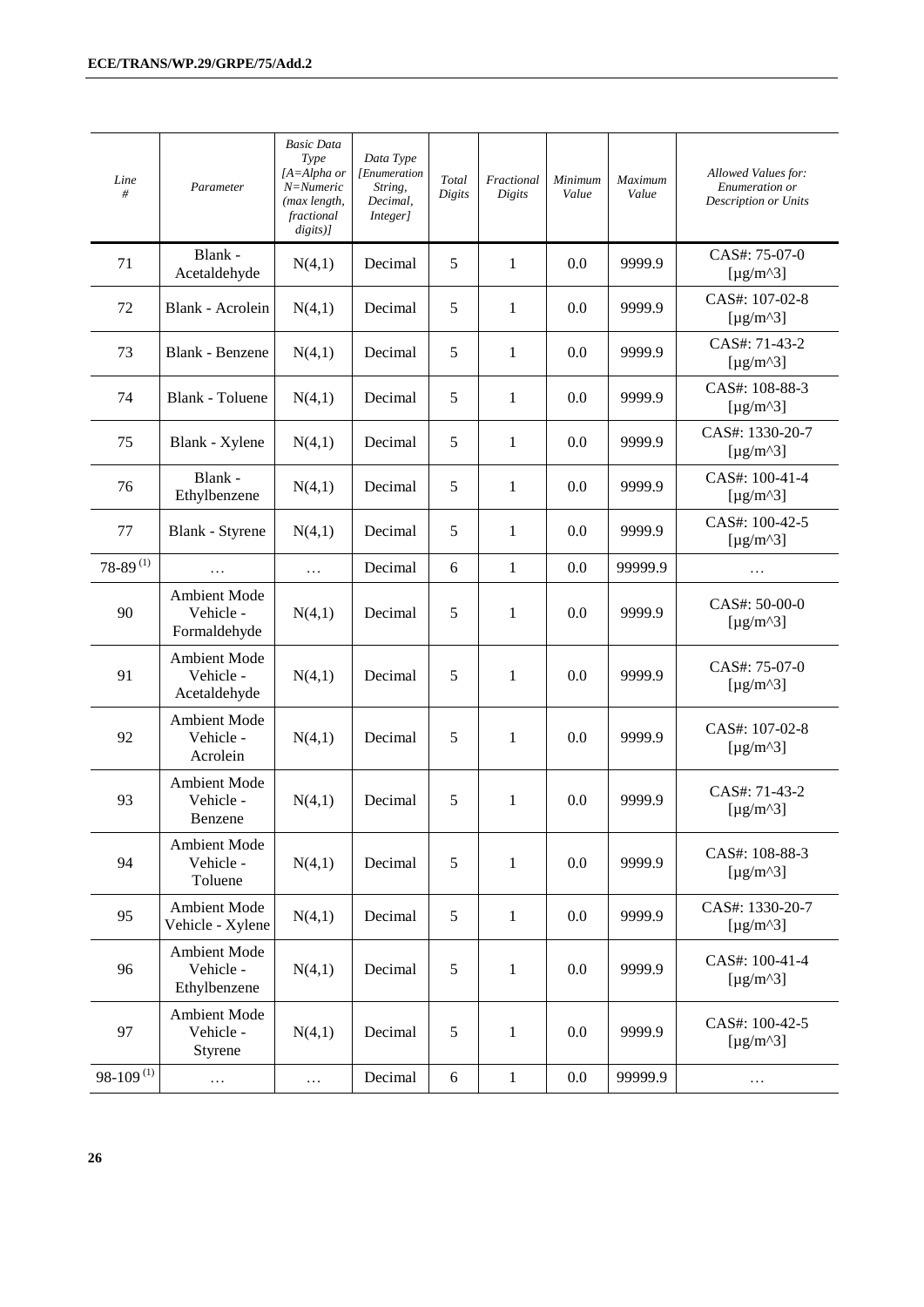| Line<br>#                  | Parameter                                    | <b>Basic Data</b><br>Type<br>$[A=Alpha or$<br>N=Numeric<br>(max length,<br>fractional<br>$disits)$ ] | Data Type<br>[Enumeration<br>String,<br>Decimal,<br>Integer] | Total<br>Digits | Fractional<br>Digits | Minimum<br>Value | Maximum<br>Value | Allowed Values for:<br>Enumeration or<br><b>Description or Units</b> |
|----------------------------|----------------------------------------------|------------------------------------------------------------------------------------------------------|--------------------------------------------------------------|-----------------|----------------------|------------------|------------------|----------------------------------------------------------------------|
| 110                        | Parking Mode<br>Vehicle -<br>Formaldehyde    | N(4,1)                                                                                               | Decimal                                                      | $\sqrt{5}$      | $\mathbf{1}$         | 0.0              | 9999.9           | $CAS#: 50-00-0$<br>[ $\mu$ g/m^3]                                    |
| $111 - 129$ <sup>(1)</sup> |                                              | .                                                                                                    | Decimal                                                      | 6               | 1                    | 0.0              | 99999.9          | .                                                                    |
| 130                        | Driving Mode<br>Vehicle -<br>Formaldehyde    | N(4,1)                                                                                               | Decimal                                                      | $\sqrt{5}$      | 1                    | 0.0              | 9999.9           | CAS#: 50-00-0<br>[ $\mu$ g/m^3]                                      |
| 131                        | Driving Mode<br>Vehicle -<br>Acetaldehyde    | N(4,1)                                                                                               | Decimal                                                      | 5               | $\mathbf{1}$         | 0.0              | 9999.9           | CAS#: 75-07-0<br>[ $\mu$ g/m <sup><math>\lambda</math></sup> 3]      |
| 132                        | Driving Mode<br>Vehicle -<br>Acrolein        | N(4,1)                                                                                               | Decimal                                                      | 5               | $\mathbf{1}$         | 0.0              | 9999.9           | CAS#: 107-02-8<br>[ $\mu$ g/m^3]                                     |
| 133                        | Driving Mode<br>Vehicle -<br>Benzene         | N(4,1)                                                                                               | Decimal                                                      | $\sqrt{5}$      | $\mathbf{1}$         | 0.0              | 9999.9           | CAS#: 71-43-2<br>[ $\mu$ g/m^3]                                      |
| 134                        | Driving Mode<br>Vehicle -<br>Toluene         | N(4,1)                                                                                               | Decimal                                                      | 5               | $\mathbf{1}$         | 0.0              | 9999.9           | CAS#: 108-88-3<br>[ $\mu$ g/m^3]                                     |
| 135                        | Driving Mode<br>Vehicle - Xylene             | N(4,1)                                                                                               | Decimal                                                      | $\sqrt{5}$      | $\mathbf{1}$         | 0.0              | 9999.9           | CAS#: 1330-20-7<br>[ $\mu$ g/m^3]                                    |
| 136                        | Driving Mode<br>Vehicle -<br>Ethylbenzene    | N(4,1)                                                                                               | Decimal                                                      | $\sqrt{5}$      | $\mathbf{1}$         | 0.0              | 9999.9           | CAS#: 100-41-4<br>[ $\mu$ g/m^3]                                     |
| 137                        | Driving Mode<br>Vehicle -<br>Styrene         | N(4,1)                                                                                               | Decimal                                                      | 5               | 1                    | 0.0              | 9999.9           | CAS#: 100-42-5<br>[ $\mu$ g/m^3]                                     |
| $138 - 149^{(1)}$          | $\ldots$                                     | $\ldots$                                                                                             | Decimal                                                      | 6               | $\mathbf{1}$         | 0.0              | 99999.9          | .                                                                    |
| 150                        | Storage<br>Temperature                       | N(2,1)                                                                                               | Decimal                                                      | $\mathfrak{Z}$  | $\mathbf{1}$         | $0.0\,$          | 99.9             | Unit $[°C]$                                                          |
| 151                        | Storage<br>Humidity                          | N(2,1)                                                                                               | Decimal                                                      | $\mathfrak{Z}$  | $\mathbf{1}$         | 0.0              | 99.9             | Unit [% RH]                                                          |
| 152                        | Preconditioning<br>Temperature               | N(2,1)                                                                                               | Decimal                                                      | 3               | $\mathbf{1}$         | 0.0              | 99.9             | Unit $[°C]$                                                          |
| 153                        | Preconditioning<br>Humidity                  | N(2,1)                                                                                               | Decimal                                                      | 3               | $\mathbf{1}$         | 0.0              | 99.9             | Unit [% RH]                                                          |
| 154                        | Ambient Mode<br>Vehicle Cabin<br>Temperature | N(2,1)                                                                                               | Decimal                                                      | $\mathfrak{Z}$  | $\mathbf{1}$         | 0.0              | 99.9             | Unit $[°C]$                                                          |